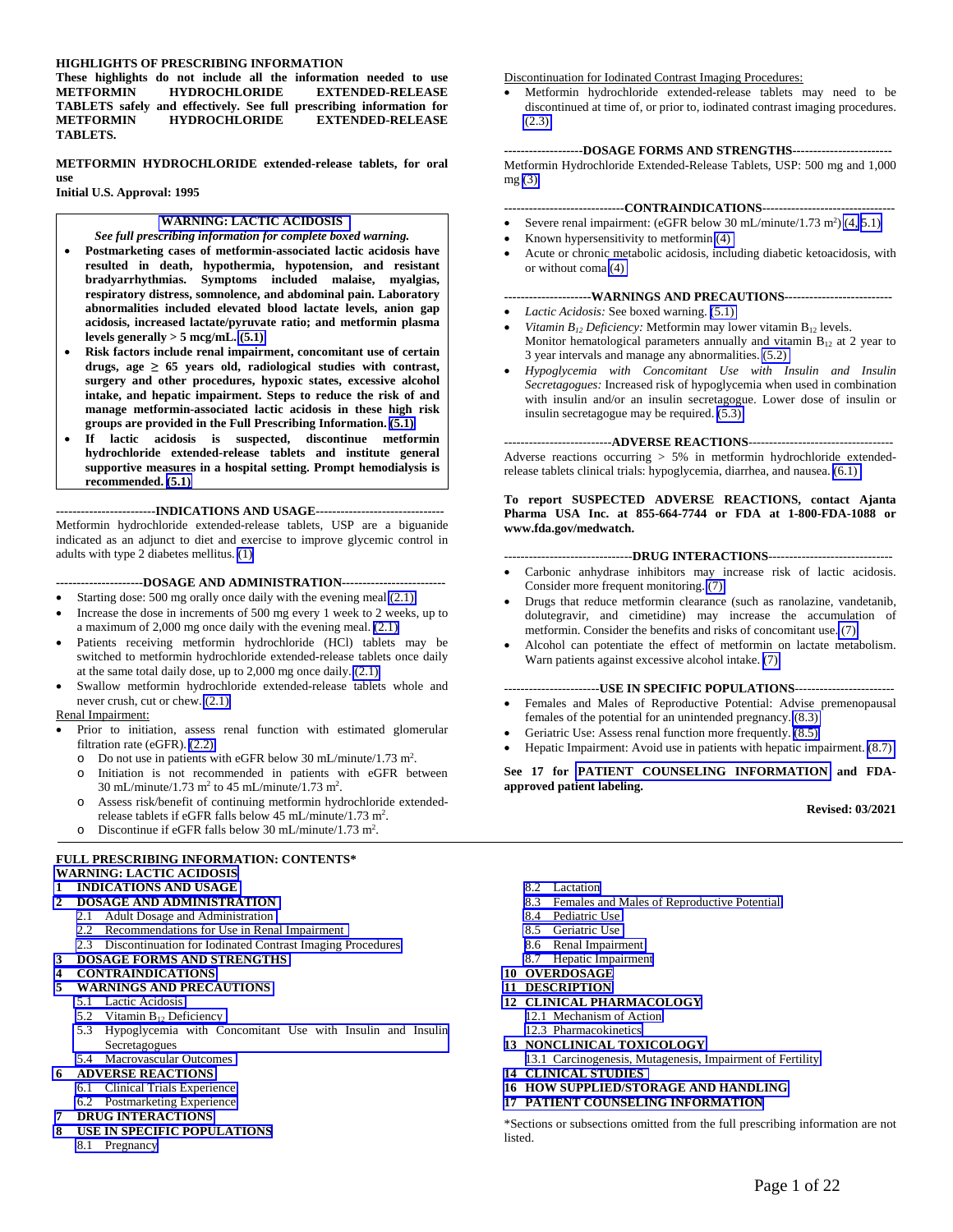## **FULL PRESCRIBING INFORMATION**

#### <span id="page-1-0"></span>**WARNING: LACTIC ACIDOSIS**

**Postmarketing cases of metformin-associated lactic acidosis have resulted in death, hypothermia, hypotension, and resistant bradyarrhythmias. The onset of metformin-associated lactic acidosis is often subtle, accompanied only by nonspecific symptoms such as malaise, myalgias, respiratory distress, somnolence, and abdominal pain. Metformin-associated lactic acidosis was characterized by elevated blood lactate levels (> 5 mmol/Liter), anion gap acidosis (without evidence of ketonuria or ketonemia), an increased lactate/pyruvate ratio, and metformin plasma levels generally > 5 mcg/mL** *[see Warnings and Precautions [\(5.1\)](#page-2-0)].*

**Risk factors for metformin-associated lactic acidosis include renal impairment, concomitant use of certain drugs (e.g., carbonic anhydrase inhibitors such as topiramate), age 65 years old or greater, having a radiological study with contrast, surgery and other procedures, hypoxic states (e.g., acute congestive heart failure), excessive alcohol intake, and hepatic impairment.** 

**Steps to reduce the risk of and manage metformin-associated lactic acidosis in these high risk groups are provided in the full prescribing information** *[see Dosage and Administration [\(2.2\)](#page-1-0), Contraindications [\(4\)](#page-2-0), Warnings and Precautions [\(5.1\)](#page-2-0), and Drug Interactions [\(7\)](#page-6-0)].*

**If metformin-associated lactic acidosis is suspected, immediately discontinue metformin hydrochloride extended-release tablets and institute general supportive measures in a hospital setting. Prompt hemodialysis is recommended** *[see Warnings and Precautions [\(5.1\)\]](#page-2-0).*

#### **1 INDICATIONS AND USAGE**

Metformin hydrochloride extended-release tablets, USP are indicated as an adjunct to diet and exercise to improve glycemic control in adults with type 2 diabetes mellitus.

#### **2 DOSAGE AND ADMINISTRATION**

#### **2.1 Adult Dosage and Administration**

- The recommended starting dose of metformin hydrochloride extended-release tablets is 500 mg orally once daily with the evening meal.
- Increase the dose in increments of 500 mg every 1 week to 2 weeks on the basis of glycemic control and tolerability, up to a maximum of 2,000 mg once daily with the evening meal.
- Patients receiving metformin hydrochloride (HCl) may be switched to metformin hydrochloride extended-release tablets once daily at the same total daily dose, up to 2,000 mg once daily.
- Swallow metformin hydrochloride extended-release tablets whole and never crush, cut or chew.
- If a dose of metformin hydrochloride extended-release tablets is missed, instruct patients not to take two doses the same day and to resume their usual dose of metformin hydrochloride extended-release tablets with the next schedule dose.

#### **2.2 Recommendations for Use in Renal Impairment**

 Assess renal function prior to initiation of metformin hydrochloride extended-release tablets and periodically thereafter.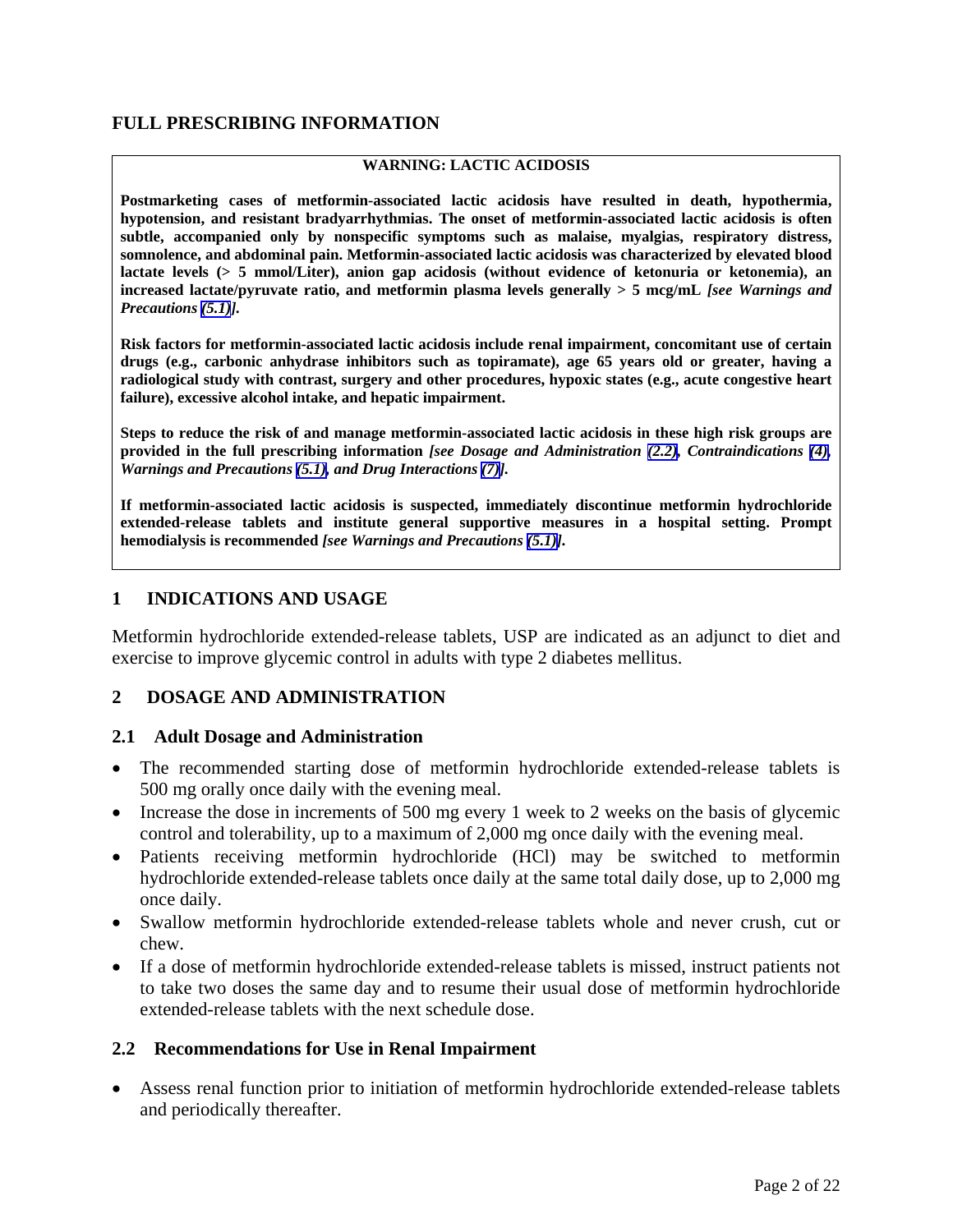- <span id="page-2-0"></span> Metformin hydrochloride extended-release tablets are contraindicated in patients with an estimated glomerular filtration rate (eGFR) below 30 mL/minute/1.73 m<sup>2</sup>.
- Initiation of metformin hydrochloride extended-release tablets in patients with an eGFR between 30 mL/minute/1.73 m<sup>2</sup> to 45 mL/minute/1.73 m<sup>2</sup> is not recommended.
- In patients taking metformin hydrochloride extended-release tablets whose eGFR later falls below 45 mL/minute/1.73 m<sup>2</sup>, assess the benefit risk of continuing therapy.
- Discontinue metformin hydrochloride extended-release tablets if the patient's eGFR later falls below 30 mL/minute/1.73 m2 *[see Contraindications [\(4\)](#page-2-0) and Warnings and Precautions [\(5.1\)\]](#page-2-0).*

## **2.3 Discontinuation for Iodinated Contrast Imaging Procedures**

Discontinue metformin hydrochloride extended-release tablets at the time of, or prior to, an iodinated contrast imaging procedure in patients with an eGFR between 30 mL/minute/1.73 m<sup>2</sup> and 60 mL/minute/1.73 m<sup>2</sup>; in patients with a history of liver disease, alcoholism, or heart failure; or in patients who will be administered intra-arterial iodinated contrast. Re-evaluate eGFR 48 hours after the imaging procedure; restart metformin hydrochloride extended-release tablets if renal function is stable *[see Warnings and Precautions [\(5.1\)](#page-2-0)].*

## **3 DOSAGE FORMS AND STRENGTHS**

Metformin hydrochloride extended-release tablets, USP are available as:

- *Extended-release tablets*: 500 mg white to off-white, oval shaped, beveled edged, biconvex, film-coated extended-release tablets imprinted with "MG1" in black ink on one side and plain on the other side.
- *Extended-release tablets*: 1,000 mg white to off-white, oval shaped, biconvex, film-coated extended-release tablets imprinted with "MG2" in black ink on one side and plain on the other side.

## **4 CONTRAINDICATIONS**

Metformin hydrochloride extended-release tablets are contraindicated in patients with:

- Severe renal impairment (eGFR below 30 mL/minute/1.73 m2 ) *[see Warnings and Precautions [\(5.1\)\]](#page-2-0).*
- Known hypersensitivity to metformin.
- Acute or chronic metabolic acidosis, including diabetic ketoacidosis, with or without coma.

# **5 WARNINGS AND PRECAUTIONS**

## **5.1 Lactic Acidosis**

There have been postmarketing cases of metformin-associated lactic acidosis, including fatal cases. These cases had a subtle onset and were accompanied by nonspecific symptoms such as malaise, myalgias, abdominal pain, respiratory distress, or increased somnolence; however, hypothermia, hypotension and resistant bradyarrhythmias have occurred with severe acidosis. Metformin-associated lactic acidosis was characterized by elevated blood lactate concentrations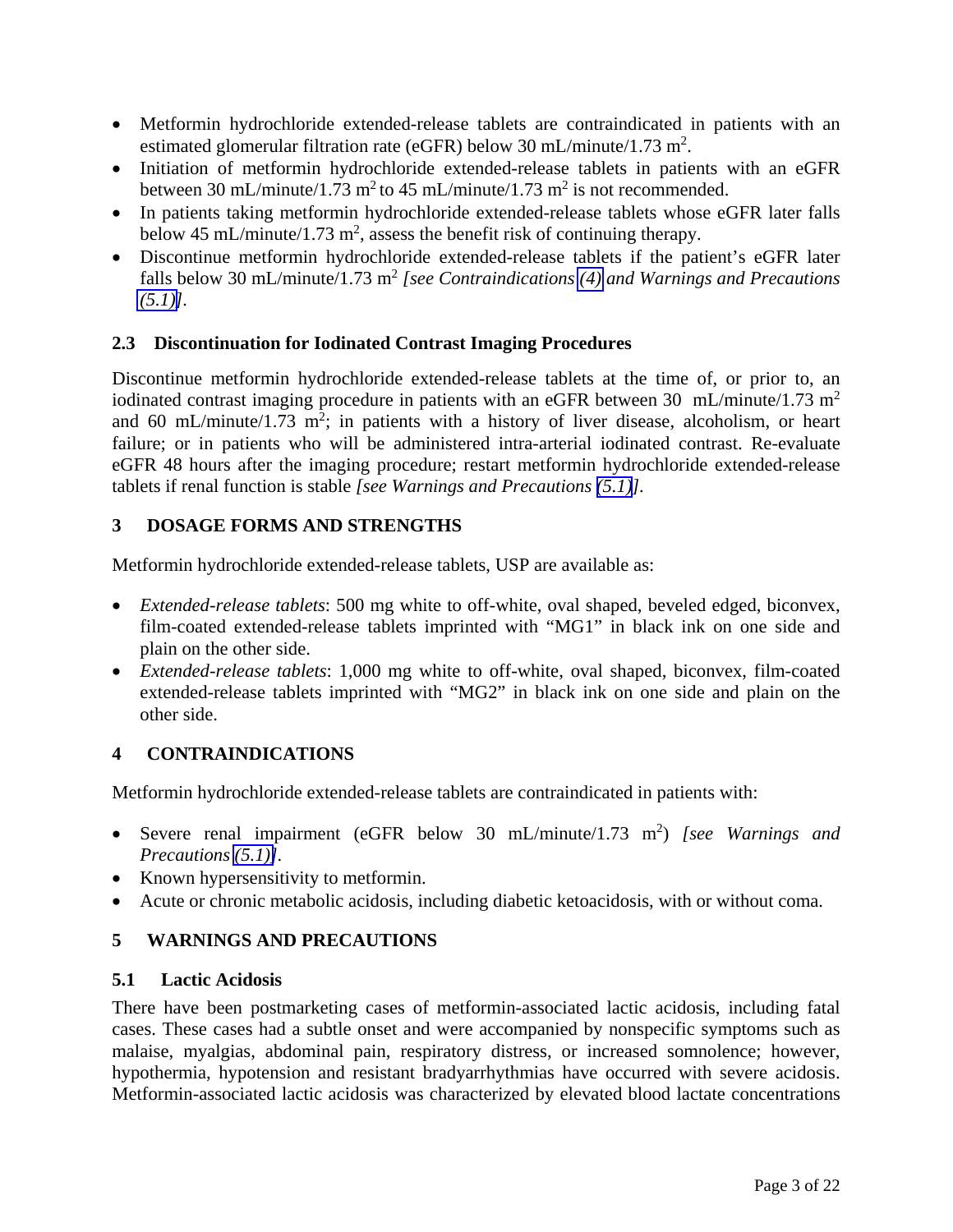(> 5 mmol/Liter), anion gap acidosis (without evidence of ketonuria or ketonemia), and an increased lactate/ pyruvate ratio; metformin plasma levels were generally  $> 5$  mcg/mL. Metformin decreases liver uptake of lactate increasing lactate blood levels which may increase the risk of lactic acidosis, especially in patients at risk.

If metformin-associated lactic acidosis is suspected, general supportive measures should be instituted promptly in a hospital setting, along with immediate discontinuation of metformin hydrochloride extended-release tablets. In metformin hydrochloride extended-release tabletstreated patients with a diagnosis or strong suspicion of lactic acidosis, prompt hemodialysis is recommended to correct the acidosis and remove accumulated metformin (metformin hydrochloride is dialyzable with a clearance of up to 170 mL/minute under good hemodynamic conditions). Hemodialysis has often resulted in reversal of symptoms and recovery.

Educate patients and their families about the symptoms of lactic acidosis and if these symptoms occur instruct them to discontinue metformin hydrochloride extended-release tablets and report these symptoms to their healthcare provider.

For each of the known and possible risk factors for metformin-associated lactic acidosis, recommendations to reduce the risk of and manage metformin-associated lactic acidosis are provided below:

 *Renal Impairment*: The postmarketing metformin-associated lactic acidosis cases primarily occurred in patients with significant renal impairment.

The risk of metformin accumulation and metformin-associated lactic acidosis increases with the severity of renal impairment because metformin is substantially excreted by the kidney. Clinical recommendations based upon the patient's renal function include *[see Dosage and Administration [\(2.2\)](#page-1-0) and Clinical Pharmacology [\(12.3\)](#page-10-0)]:*

- Before initiating metformin hydrochloride extended-release tablets, obtain an estimated glomerular filtration rate (eGFR).
- Metformin hydrochloride extended-release tablets are contraindicated in patients with an eGFR less than 30 mL/minute/1.73 m<sup>2</sup> *[see Contraindications [\(4\)\]](#page-2-0)*.
- Initiation of metformin hydrochloride extended-release tablets is not recommended in patients with eGFR between 30 mL/minute/1.73 m<sup>2</sup> to 45 mL/min/1.73 m<sup>2</sup>.
- Obtain an eGFR at least annually in all patients taking metformin hydrochloride extendedrelease tablets. In patients at increased risk for the development of renal impairment (e.g., the elderly), renal function should be assessed more frequently.
- In patients taking metformin hydrochloride extended-release tablets whose eGFR later falls below 45 mL/minute/1.73 m<sup>2</sup>, assess the benefit and risk of continuing therapy.
- *Drug Interactions:* The concomitant use of metformin hydrochloride extended-release tablets with specific drugs may increase the risk of metformin-associated lactic acidosis: those that impair renal function, result in significant hemodynamic change, interfere with acid-base balance or increase metformin accumulation *[see Drug Interactions [\(7\)\]](#page-6-0).* Therefore, consider more frequent monitoring of patients.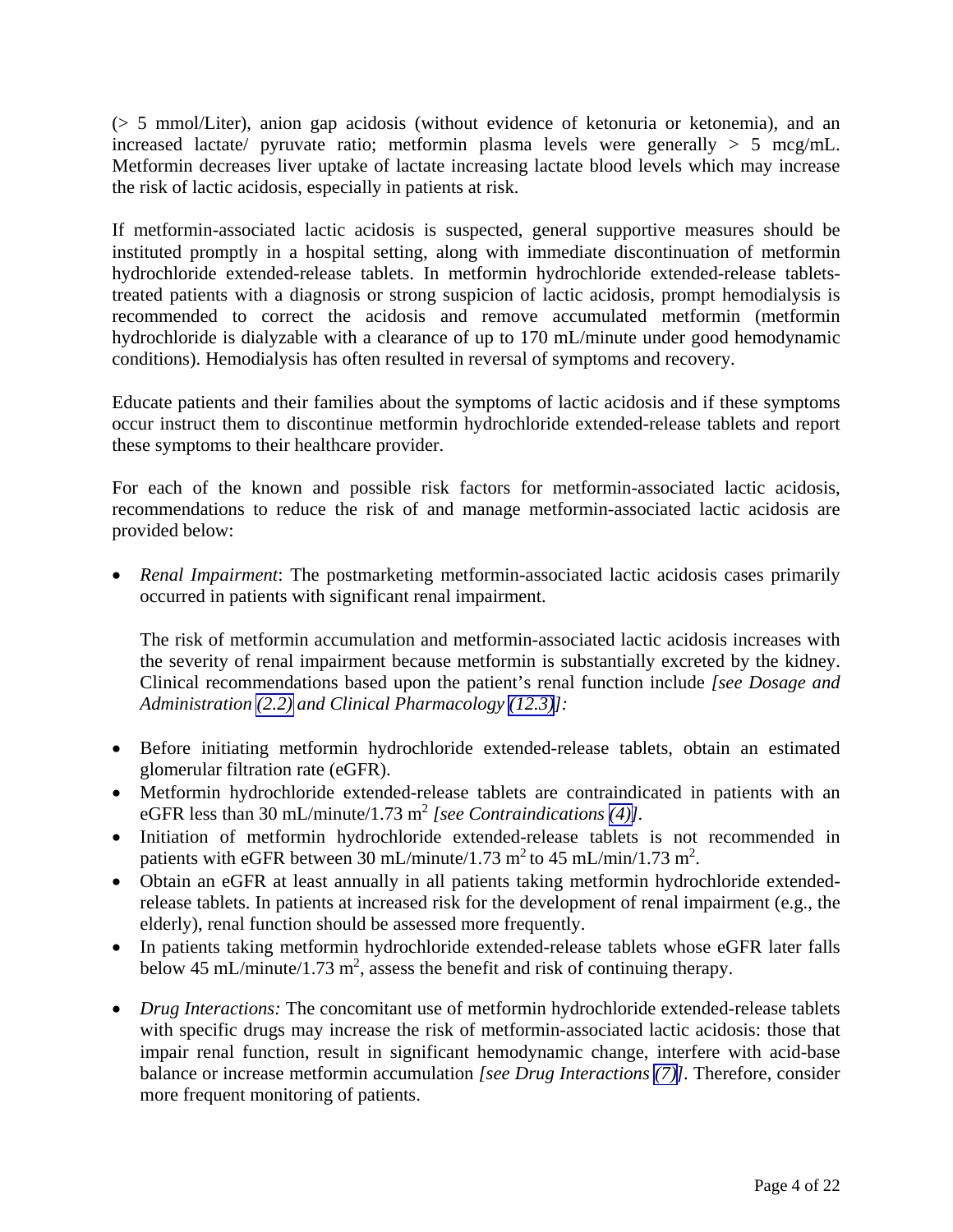- <span id="page-4-0"></span> *Age 65 or Greater:* The risk of metformin-associated lactic acidosis increases with the patient's age because elderly patients have a greater likelihood of having hepatic, renal, or cardiac impairment than younger patients. Assess renal function more frequently in elderly patients *[see Use in Specific Populations [\(8.5\)\]](#page-9-0).*
- *Radiological Studies with Contrast:* Administration of intravascular iodinated contrast agents in metformin-treated patients has led to an acute decrease in renal function and the occurrence of lactic acidosis. Stop metformin hydrochloride extended-release tablets at the time of, or prior to, an iodinated contrast imaging procedure in patients with an eGFR between 30 mL/minute/1.73 m<sup>2</sup> and 60 mL/minute/1.73 m<sup>2</sup>; in patients with a history of hepatic impairment, alcoholism, or heart failure; or in patients who will be administered intra-arterial iodinated contrast. Re-evaluate eGFR 48 hours after the imaging procedure, and restart metformin hydrochloride extended-release tablets if renal function is stable.
- *Surgery and Other Procedures:* Withholding of food and fluids during surgical or other procedures may increase the risk for volume depletion, hypotension, and renal impairment. Metformin hydrochloride extended-release tablets should be temporarily discontinued while patients have restricted food and fluid intake.
- *Hypoxic States:* Several of the postmarketing cases of metformin-associated lactic acidosis occurred in the setting of acute congestive heart failure (particularly when accompanied by hypoperfusion and hypoxemia). Cardiovascular collapse (shock), acute myocardial infarction, sepsis, and other conditions associated with hypoxemia have been associated with lactic acidosis and may also cause prerenal azotemia. When such events occur, discontinue metformin hydrochloride extended-release tablets.
- *Excessive Alcohol Intake:* Alcohol potentiates the effect of metformin on lactate metabolism, and this may increase the risk of metformin-associated lactic acidosis. Warn patients against excessive alcohol intake while receiving metformin hydrochloride extended-release tablets.
- *Hepatic Impairment:* Patients with hepatic impairment have developed cases of metforminassociated lactic acidosis. This may be due to impaired lactate clearance resulting in higher lactate blood levels. Therefore, avoid use of metformin hydrochloride extended-release tablets in patients with clinical or laboratory evidence of hepatic disease.

## **5.2 Vitamin B12 Deficiency**

In clinical trials of 29-week duration with metformin HCl tablets, a decrease to subnormal levels of previously normal serum vitamin B12 levels was observed in approximately 7% of patients. Such decrease, possibly due to interference with  $B_{12}$  absorption from the  $B_{12}$ -intrinsic factor complex, may be associated with anemia but appears to be rapidly reversible with discontinuation of metformin or vitamin B12 supplementation. Certain individuals (those with inadequate vitamin B12 or calcium intake or absorption) appear to be predisposed to developing subnormal vitamin B12 levels. Measure hematologic parameters on an annual basis and vitamin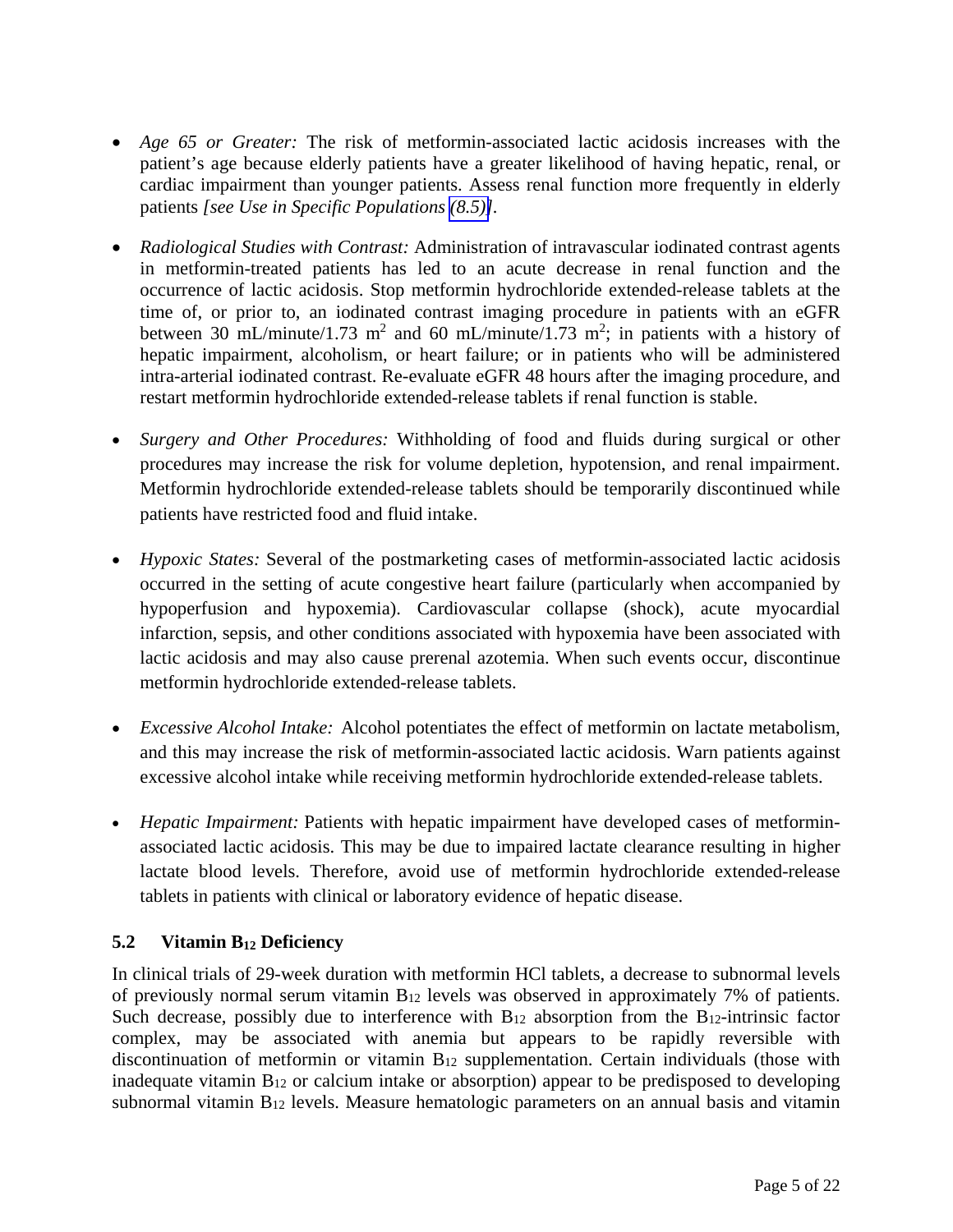<span id="page-5-0"></span>B<sub>12</sub> at 2 year to 3 year intervals in patients on metformin hydrochloride extended-release tablets and manage any abnormalities [*see Adverse Reactions [\(6.1\)](#page-5-0)].*

#### **5.3 Hypoglycemia with Concomitant Use with Insulin and Insulin Secretagogues**

Insulin and insulin secretagogues (e.g., sulfonylurea) are known to cause hypoglycemia. Metformin hydrochloride extended-release tablets may increase the risk of hypoglycemia when combined with insulin and/or an insulin secretagogue. Therefore, a lower dose of insulin or insulin secretagogue may be required to minimize the risk of hypoglycemia when used in combination with metformin hydrochloride extended-release tablets *[see Drug Interactions [\(7\)\]](#page-6-0).* 

#### **5.4 Macrovascular Outcomes**

There have been no clinical studies establishing conclusive evidence of macrovascular risk reduction with metformin hydrochloride extended-release tablets.

#### **6 ADVERSE REACTIONS**

The following adverse reactions are discussed in more detail in other sections of the labeling:

- Lactic Acidosis *[see Boxed Warning and Warnings and Precautions [\(5.1\)\]](#page-2-0)*
- Vitamin B12 Deficiency *[see Warnings and Precautions [\(5.2\)\]](#page-4-0)*
- Hypoglycemia *[see Warnings and Precautions [\(5.3\)\]](#page-5-0)*

#### **6.1 Clinical Trials Experience**

Because clinical trials are conducted under widely varying conditions, adverse reaction rates observed in the clinical trials of a drug cannot be directly compared to rates in the clinical trials of another drug and may not reflect the rates observed in practice.

In clinical trials conducted in the U.S., over 1,000 patients with type 2 diabetes mellitus have been treated with metformin hydrochloride extended-release tablets 1,500 mg/day to 2,000 mg/day in active-controlled and placebo-controlled studies with the 500 mg dosage form. In the add-on to sulfonylurea study, patients receiving background glyburide therapy were randomized to receive add-on treatment of either one of three different regimens of metformin hydrochloride extended-release tablets or placebo. In total, 431 patients received metformin hydrochloride extended-release tablets and glyburide and 144 patients received placebo and glyburide. Adverse reactions reported in greater than 5% of patients treated with metformin hydrochloride extendedrelease tablets that were more common in the combined metformin hydrochloride extendedrelease tablets and glyburide group than in the placebo and glyburide group are shown in Table 1. In 0.7% of patients treated with metformin hydrochloride extended-release tablets and glyburide, diarrhea was responsible for discontinuation of study medication compared to no patients in the placebo and glyburide group.

## **[Table 1:](#page-6-1) Adverse Reactions Reported by > 5%\* of Patients for the Combined Metformin Hydrochloride Extended-Release Tablets Groups Versus Placebo Group**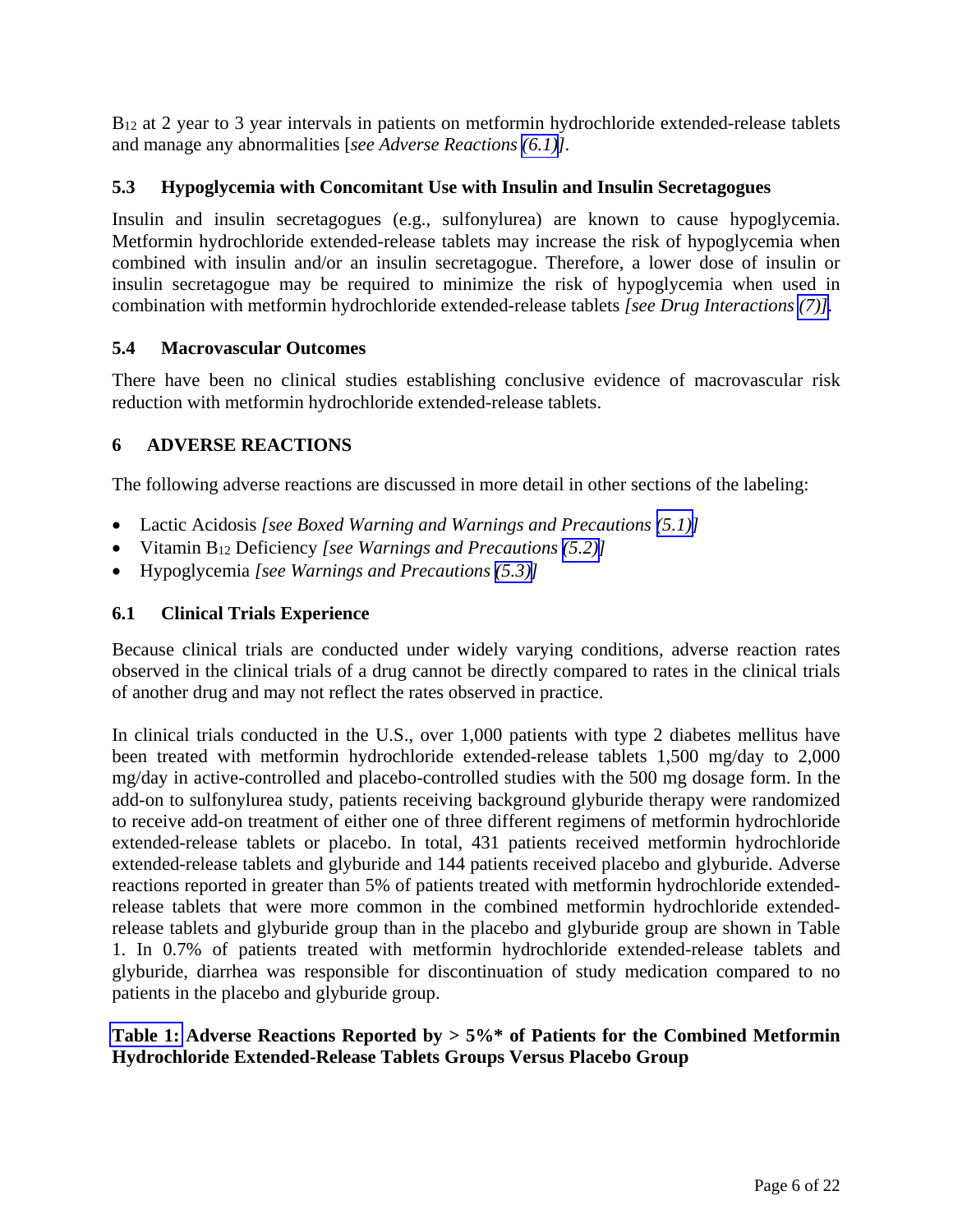<span id="page-6-1"></span><span id="page-6-0"></span>

| <b>Adverse Reaction</b> | Metformin Hydrochloride Extended-Release<br>Tablets + Glyburide<br>$(n=431)$ | $Placebo +$<br><b>Glyburide</b><br>$(n=144)$ |
|-------------------------|------------------------------------------------------------------------------|----------------------------------------------|
| <b>Hypoglycemia</b>     | 14%                                                                          | 5%                                           |
| Diarrhea                | 13%                                                                          | 6%                                           |
| Nausea                  | 7%                                                                           | 4%                                           |

\* Adverse reactions that were more common in the metformin hydrochloride extended-release tablets-treated than in the placebo-treated patients.

#### **Laboratory Tests**

#### *Vitamin B12 Concentrations*

In clinical trials of 29-week duration with metformin HCl tablets, a decrease to subnormal levels of previously normal serum vitamin B12 levels was observed in approximately 7% of patients.

#### **6.2 Postmarketing Experience**

The following adverse reactions have been identified during post-approval use of metformin hydrochloride extended-release tablets. Because these reactions are reported voluntarily from a population of uncertain size, it is not always possible to reliably estimate their frequency or establish a causal relationship to drug exposure.

Cholestatic, hepatocellular, and mixed hepatocellular liver injury have been reported with postmarketing use of metformin.

#### **7 DRUG INTERACTIONS**

Table 2 presents clinically significant drug interactions with metformin hydrochloride extendedrelease tablets.

**Table 2: Clinically Significant Drug Interactions with Metformin hydrochloride extendedrelease tablets** 

| <b>Carbonic Anhydrase Inhibitors</b> |                                                                              |  |  |
|--------------------------------------|------------------------------------------------------------------------------|--|--|
|                                      | Carbonic anhydrase inhibitors frequently cause a decrease in serum           |  |  |
|                                      | bicarbonate and induce non-anion gap, hyperchloremic metabolic acidosis.     |  |  |
|                                      | Concomitant use of these drugs with metformin hydrochloride extended-        |  |  |
| Clinical Impact:                     | release tablets may increase the risk for lactic acidosis.                   |  |  |
| Intervention:                        | Consider more frequent monitoring of these patients.                         |  |  |
| <i>Examples:</i>                     | Topiramate, zonisamide, acetazolamide or dichlorphenamide.                   |  |  |
|                                      | Drugs that Reduce Metformin hydrochloride extended-release tablets Clearance |  |  |
|                                      |                                                                              |  |  |
|                                      | Concomitant use of drugs that interfere with common renal tubular transport  |  |  |
|                                      | systems involved in the renal elimination of metformin (e.g., organic        |  |  |
|                                      | cationic transporter-2 [OCT2] / multidrug and toxin extrusion [MATE]         |  |  |
| Clinical Impact:                     | inhibitors) could increase systemic exposure to metformin and may increase   |  |  |
|                                      | the risk for lactic acidosis [see Clinical Pharmacology $(12.3)$ ].          |  |  |
|                                      | Consider the benefits and risks of concomitant use with metformin            |  |  |
| Intervention:                        | hydrochloride extended-release tablets.                                      |  |  |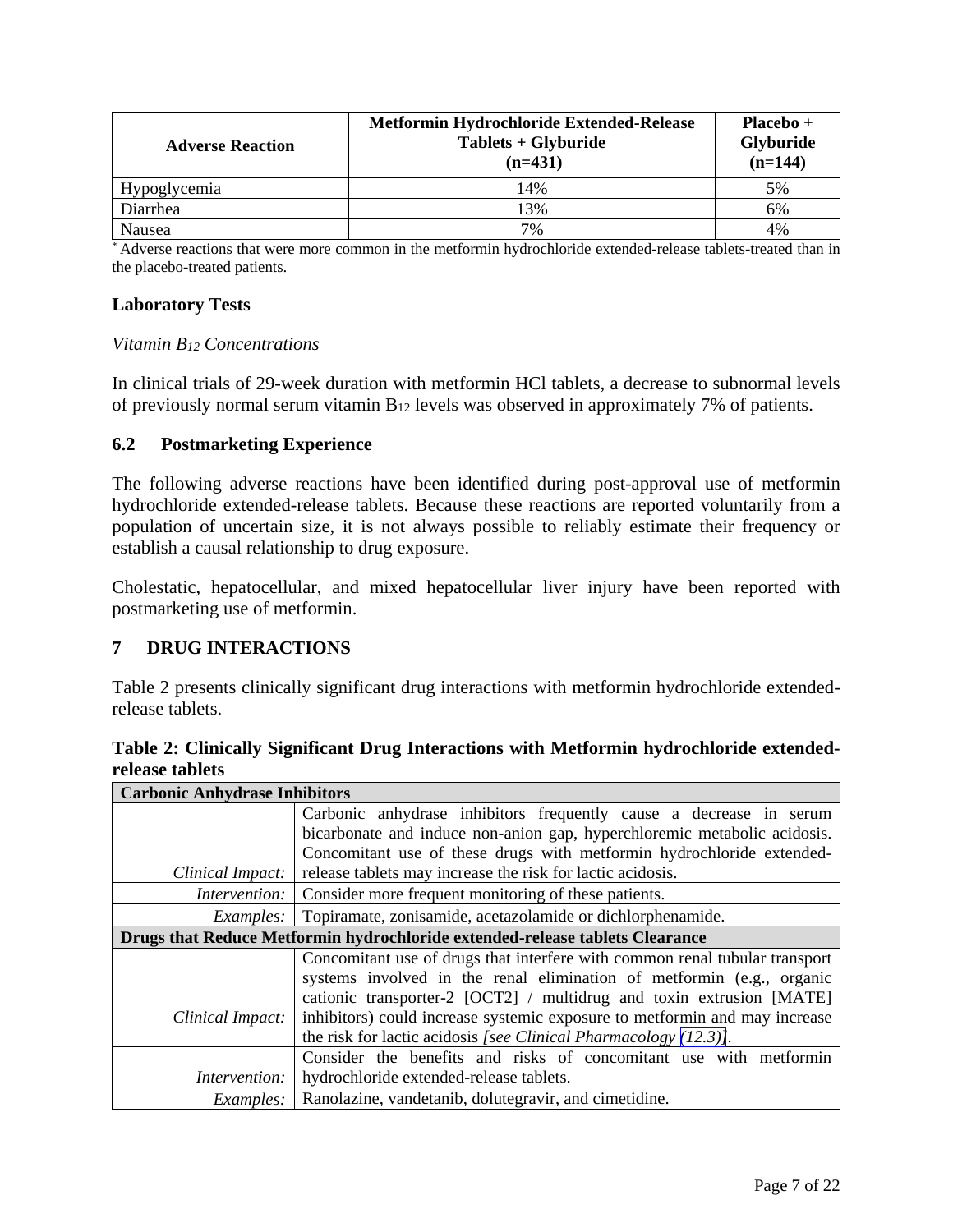<span id="page-7-0"></span>

| <b>Alcohol</b>                          |                                                                                 |
|-----------------------------------------|---------------------------------------------------------------------------------|
|                                         | Alcohol is known to potentiate the effect of metformin on lactate               |
| Clinical Impact:                        | metabolism.                                                                     |
|                                         | Warn patients against excessive alcohol intake while receiving metformin        |
| Intervention:                           | hydrochloride extended-release tablets.                                         |
| <b>Insulin Secretagogues or Insulin</b> |                                                                                 |
|                                         | Coadministration of metformin hydrochloride extended-release tablets with       |
|                                         | an insulin secretagogue (e.g., sulfonylurea) or insulin may increase the risk   |
| Clinical Impact:                        | of hypoglycemia.                                                                |
|                                         | Patients receiving an insulin secretagogue or insulin may require lower doses   |
| Intervention:                           | of the insulin secretagogue or insulin.                                         |
| <b>Drugs Affecting Glycemic Control</b> |                                                                                 |
|                                         | Certain drugs tend to produce hyperglycemia and may lead to loss of             |
| Clinical Impact:                        | glycemic control.                                                               |
|                                         | When such drugs are administered to a patient receiving metformin               |
|                                         | hydrochloride extended-release tablets, observe the patient closely for loss of |
|                                         | blood glucose control. When such drugs are withdrawn from a patient             |
|                                         | receiving metformin hydrochloride extended-release tablets, observe the         |
| Intervention:                           | patient closely for hypoglycemia.                                               |
|                                         | Thiazides and other diuretics, corticosteroids, phenothiazines, thyroid         |
| <i>Examples:</i>                        | products, estrogens, oral contraceptives, phenytoin, nicotinic<br>acid,         |
|                                         | sympathomimetics, calcium channel blockers, and isoniazid.                      |

## **8 USE IN SPECIFIC POPULATIONS**

## **8.1 Pregnancy**

#### Risk Summary

Limited data with metformin hydrochloride extended-release tablets in pregnant women are not sufficient to determine a drug-associated risk for major birth defects or miscarriage. Published studies with metformin use during pregnancy have not reported a clear association with metformin and major birth defect or miscarriage risk *[\[see Data\]](#page-8-0)*. There are risks to the mother and fetus associated with poorly controlled diabetes mellitus in pregnancy *[see Clinical Considerations].*

No adverse developmental effects were observed when metformin was administered to pregnant Sprague Dawley rats and rabbits during the period of organogenesis at doses up to 3 and 1 times, respectively, a 2,000 mg clinical dose, based on body surface area *[\[see Data\].](#page-8-0)* 

The estimated background risk of major birth defects is 6% to 10% in women with pregestational diabetes mellitus with an HbA1c  $> 7$  and has been reported to be as high as 20% to 25% in women with an  $HbA1c > 10$ . The estimated background risk of miscarriage for the indicated population is unknown. In the U.S. general population, the estimated background risk of major birth defects and miscarriage in clinically recognized pregnancies is 2% to 4% and 15% to 20%, respectively.

#### Clinical Considerations

## *Disease-associated maternal and/or embryo/fetal risk*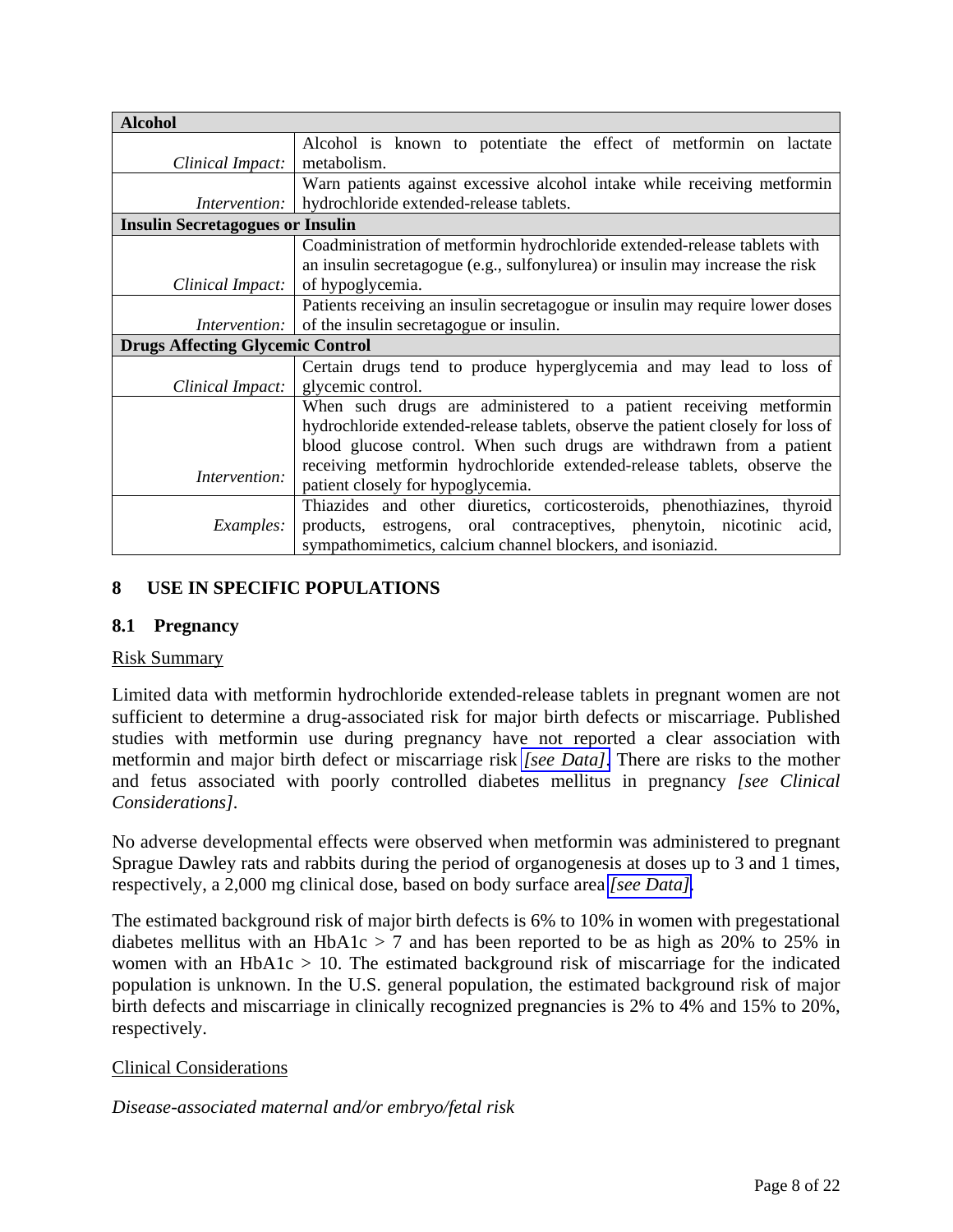<span id="page-8-0"></span>Poorly controlled diabetes mellitus in pregnancy increases the maternal risk for diabetic ketoacidosis, pre-eclampsia, spontaneous abortions, preterm delivery, stillbirth and delivery complications. Poorly controlled diabetes mellitus increases the fetal risk for major birth defects, stillbirth, and macrosomia-related morbidity.

## Data

#### *Human Data*

Published data from post-marketing studies have not reported a clear association with metformin and major birth defects, miscarriage, or adverse maternal or fetal outcomes when metformin was used during pregnancy. However, these studies cannot definitely establish the absence of any metformin-associated risk because of methodological limitations, including small sample size and inconsistent comparator groups.

#### *Animal Data*

Metformin hydrochloride was not teratogenic or embyrolethal when administered to rats prior to pregnancy through the period of organogenesis at doses up to 900 mg/kg, or when administered to rabbits during the period of organogenesis at doses up to 90 mg/kg.

#### **8.2 Lactation**

#### Risk Summary

Limited published studies report that metformin is present in human milk *[see Data].* However, there is insufficient information to determine the effects of metformin on the breastfed infant and no available information on the effects of metformin on milk production. Therefore, the developmental and health benefits of breastfeeding should be considered along with the mother's clinical need for metformin hydrochloride extended-release tablets and any potential adverse effects on the breastfed child from metformin hydrochloride extended-release tablets or from the underlying maternal condition.

#### Data

Published clinical lactation studies report that metformin is present in human milk which resulted in infant doses approximately 0.11% to 1% of the maternal weight-adjusted dosage and a milk/plasma ratio ranging between 0.13 and 1. However, the studies were not designed to definitely establish the risk of use of metformin during lactation because of small sample size and limited adverse event data collected in infants.

## **8.3 Females and Males of Reproductive Potential**

Discuss the potential for unintended pregnancy with premenopausal women as therapy with metformin hydrochloride extended-release tablets may result in ovulation in some anovulatory women.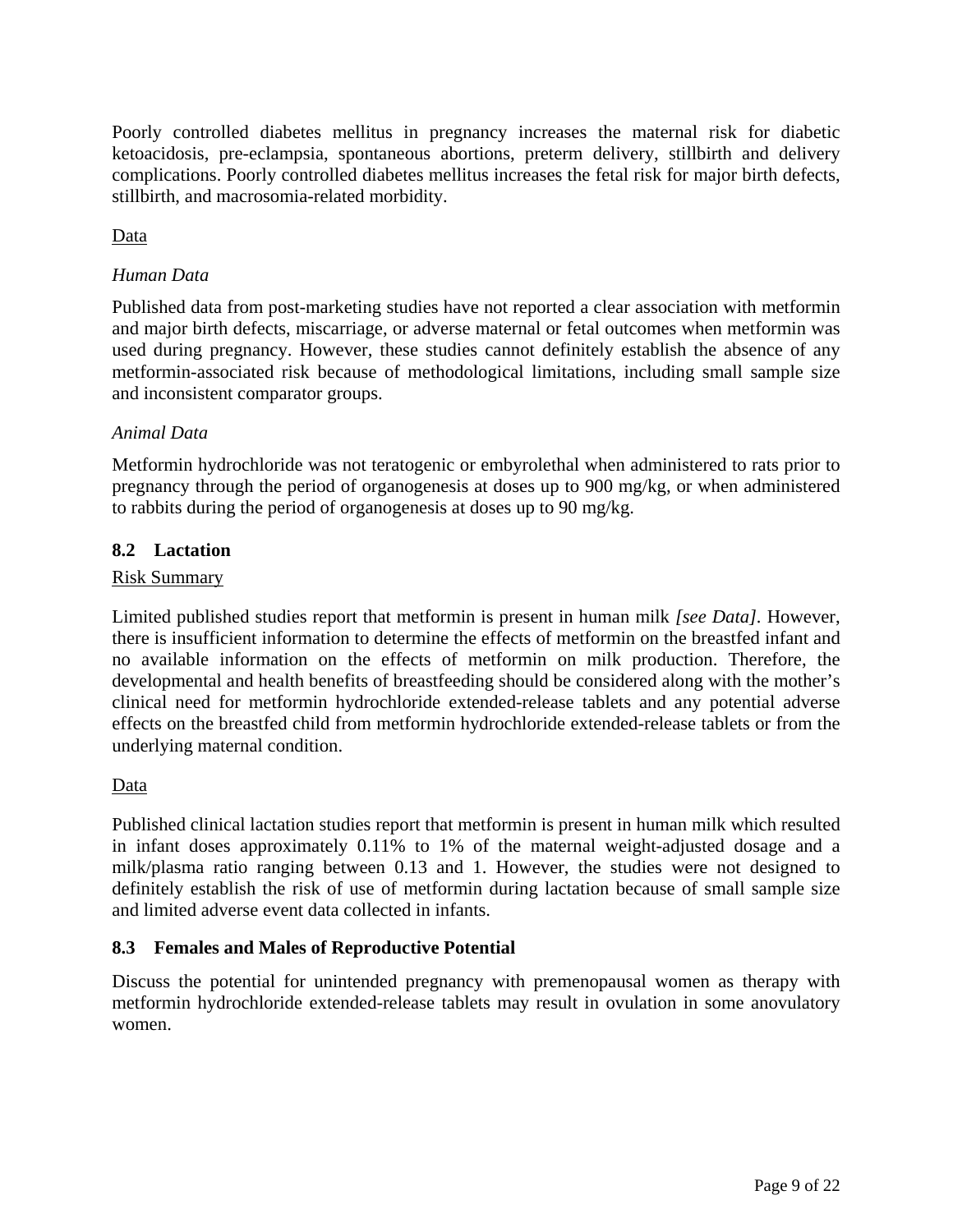#### <span id="page-9-0"></span>**8.4 Pediatric Use**

Safety and effectiveness of metformin hydrochloride extended-release tablets in pediatric patients have not been established.

#### **8.5 Geriatric Use**

Clinical studies of metformin hydrochloride extended-release tablets did not include sufficient numbers of subjects aged 65 and over to determine whether they respond differently from younger subjects. In general, dose selection for an elderly patient should be cautious, usually starting at the low end of the dosing range, reflecting the greater frequency of decreased hepatic, renal, or cardiac function, and of concomitant disease or other drug therapy and the higher risk of lactic acidosis. Assess renal function more frequently in elderly patients. *[see Dosage and Administration [\(2.2\)](#page-1-0) and Warnings and Precautions [\(5.1\).](#page-2-0)]* 

#### **8.6 Renal Impairment**

Metformin is substantially excreted by the kidney, and the risk of metformin accumulation and lactic acidosis increases with the degree of renal impairment. Metformin hydrochloride extended-release tablets are contraindicated in severe renal impairment, patients with an estimated glomerular filtration rate (eGFR) below 30 mL/minute/1.73 m<sup>2</sup>. [see Dosage and *Administration [\(2.2\),](#page-1-0) Contraindications [\(4\)](#page-2-0), Warnings and Precautions [\(5.1\),](#page-2-0) and Clinical Pharmacology [\(12.3\).](#page-10-0)]* 

#### **8.7 Hepatic Impairment**

Use of metformin in patients with hepatic impairment has been associated with some cases of lactic acidosis. Metformin hydrochloride extended-release tablets are not recommended in patients with hepatic impairment. *[see Warnings and Precautions [\(5.1\).\]](#page-2-0)* 

#### **10 OVERDOSAGE**

Overdose of metformin hydrochloride has occurred, including ingestion of amounts greater than 50 grams. Hypoglycemia was reported in approximately 10% of cases, but no causal association with metformin has been established. Lactic acidosis has been reported in approximately 32% of metformin overdose cases. *[see Warnings and Precautions [\(5.1\).](#page-2-0)]* Metformin is dialyzable with a clearance of up to 170 mL/minute under good hemodynamic conditions. Therefore, hemodialysis may be useful for removal of accumulated drug from patients in whom metformin overdosage is suspected.

#### **11 DESCRIPTION**

Metformin hydrochloride extended-release tablets, USP contains the biguanide antihyperglycemic agent metformin in the form of monohydrochloride salt. The chemical name of metformin hydrochloride, USP is N, N-dimethylimidodicarbonimidic diamide hydrochloride. The structural formula is as shown: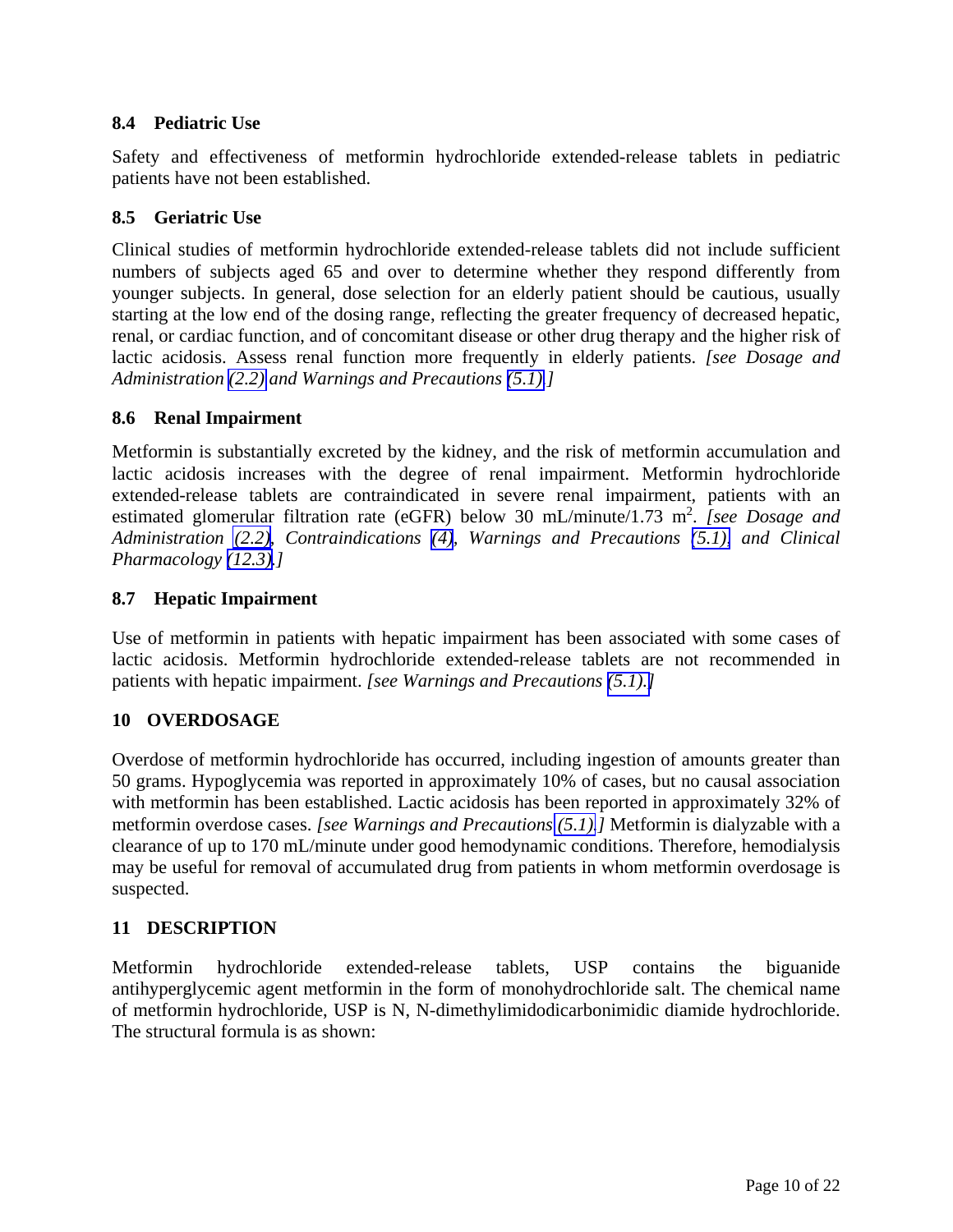<span id="page-10-0"></span>
$$
H_3C
$$
\n
$$
N - C - NH - C - NH_2 \cdot HCl
$$
\n
$$
H_3C
$$
\n
$$
N + \frac{1}{N}H
$$
\n
$$
N + \frac{1}{N+1}
$$

Metformin hydrochloride USP is a white crystalline powder with a molecular formula of C4H11N5•HCl and a molecular weight of 165.62. Metformin hydrochloride USP is freely soluble in water and is practically insoluble in acetone, ether, and chloroform. The pKa of metformin is 12.4. The pH of a 1% aqueous solution of metformin hydrochloride is 6.68.

Metformin hydrochloride extended-release tablets, USP contain 500 mg or 1,000 mg of metformin hydrochloride USP, which is equivalent to 389.93 mg or 779.86 mg metformin, respectively. Each 500 mg and 1,000 mg tablet contains hypromellose, magnesium stearate, povidone, pregelatinized starch, ethylcellulose and polyethylene glycol.

Composition of imprinting ink: Shellac, ferrosoferric oxide, propylene glycol and ammonium hydroxide.

FDA approved dissolution test specifications differ from USP.

## **12 CLINICAL PHARMACOLOGY**

## **12.1 Mechanism of Action**

Metformin is a biguanide that improves glucose tolerance in patients with type 2 diabetes, lowering both basal and postprandial plasma glucose. Metformin decreases hepatic glucose production, decreases intestinal absorption of glucose, and improves insulin sensitivity by increasing peripheral glucose uptake and utilization. With metformin therapy, insulin secretion remains unchanged while fasting insulin levels and day-long plasma insulin response may decrease.

## **12.3 Pharmacokinetics**

## *Absorption*

Following a single oral dose of 1,000 mg (2x500 mg tablets) metformin hydrochloride extendedrelease tablets after a meal, the time to reach maximum plasma metformin concentration  $(T_{max})$  is achieved at approximately 7 hours to 8 hours. In both single-and multiple-dose studies in healthy subjects, once daily 1,000 mg (2x500 mg tablets) dosing provides equivalent systemic exposure, as measured by area under the curve (AUC), and up to 35% higher Cmax, of metformin relative to the immediate-release given as 500 mg twice daily. At usual clinical doses and dosing schedules of metformin, steady state plasma concentrations of metformin are reached within 24 hours to 48 hours and are generally  $< 1$  mcg/mL.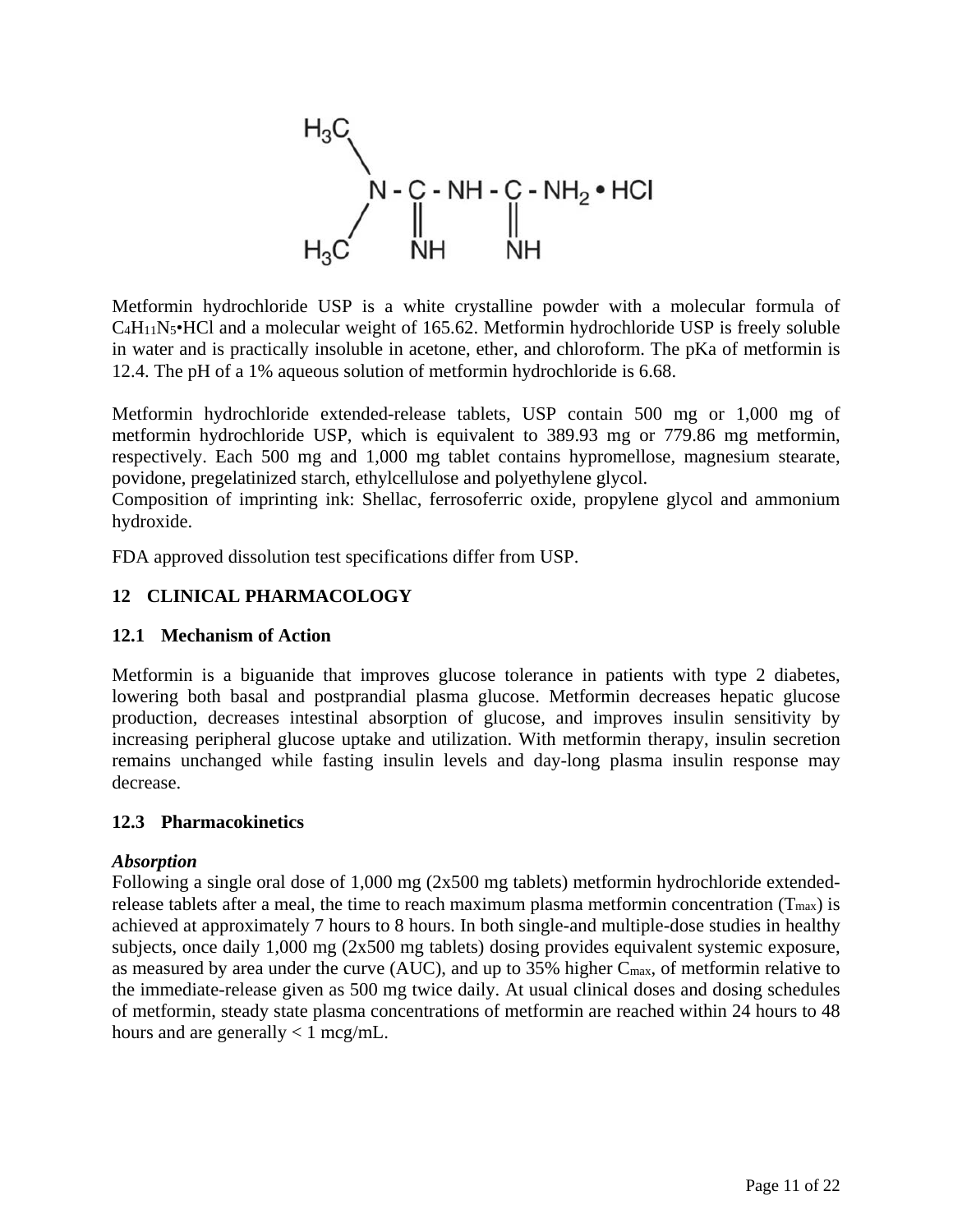In a two-way, single-dose, crossover study in healthy volunteers, the 1,000 mg tablet was found to be similar to two 500 mg tablets under fed conditions based on equivalent Cmax and AUCs for the two formulations.

Single oral doses of metformin hydrochloride extended-release tablets from 500 mg to 2,500 mg resulted in less than proportional increase in both AUC and Cmax.

*Effect of food:* Low-fat and high-fat meals increased the systemic exposure (as measured by AUC) from metformin hydrochloride extended-release tablets by about 38% and 73%, respectively, relative to fasting. Both meals prolonged metformin  $T_{\text{max}}$  by approximately 3 hours but Cmax was not affected.

#### *Distribution*

The apparent volume of distribution (V/F) of metformin following single oral doses of 850 mg metformin hydrochloride averaged 654 L  $\pm$  358 L. Metformin is negligibly bound to plasma proteins. Metformin partitions into erythrocytes, most likely as a function of time.

#### *Metabolism*

Intravenous, single-dose studies in healthy subjects demonstrate that metformin is excreted unchanged in the urine and does not undergo hepatic metabolism (no metabolites have been identified in humans), nor biliary excretion.

#### *Excretion*

Renal clearance is approximately 3.5 times greater than creatinine clearance, which indicates that tubular secretion is the major route of metformin elimination. Following oral administration, approximately 90% of the absorbed drug is eliminated via the renal route within the first 24 hours, with a plasma elimination half-life of approximately 6.2 hours. In blood, the elimination half-life is approximately 17.6 hours, suggesting that the erythrocyte mass may be a compartment of distribution.

#### **Special Populations**  *Renal Impairment*

Following a single-dose administration of metformin hydrochloride extended-release tablets 500 mg in subjects with mild and moderate renal impairment, the oral and renal clearance of metformin were decreased by 33% and 50% and 16% and 53%, respectively. Metformin peak and systemic exposure was 27% and 61% greater, respectively in subjects with mild renal impairment and 74% and 2.36-fold greater in subjects with moderate renal impairment as compared to healthy subjects. *[see Dosage and Administration [\(2.2\),](#page-1-0) Contraindications [\(4\)](#page-2-0), and Warnings and Precautions [\(5.1\).](#page-2-0)]* 

## *Hepatic Impairment*

No pharmacokinetic studies of metformin hydrochloride extended-release tablets have been conducted in subjects with hepatic impairment, *[see Warnings and Precautions [\(5.1\)](#page-2-0) and Use in Specific Populations [\(8.7\)\]](#page-9-0)*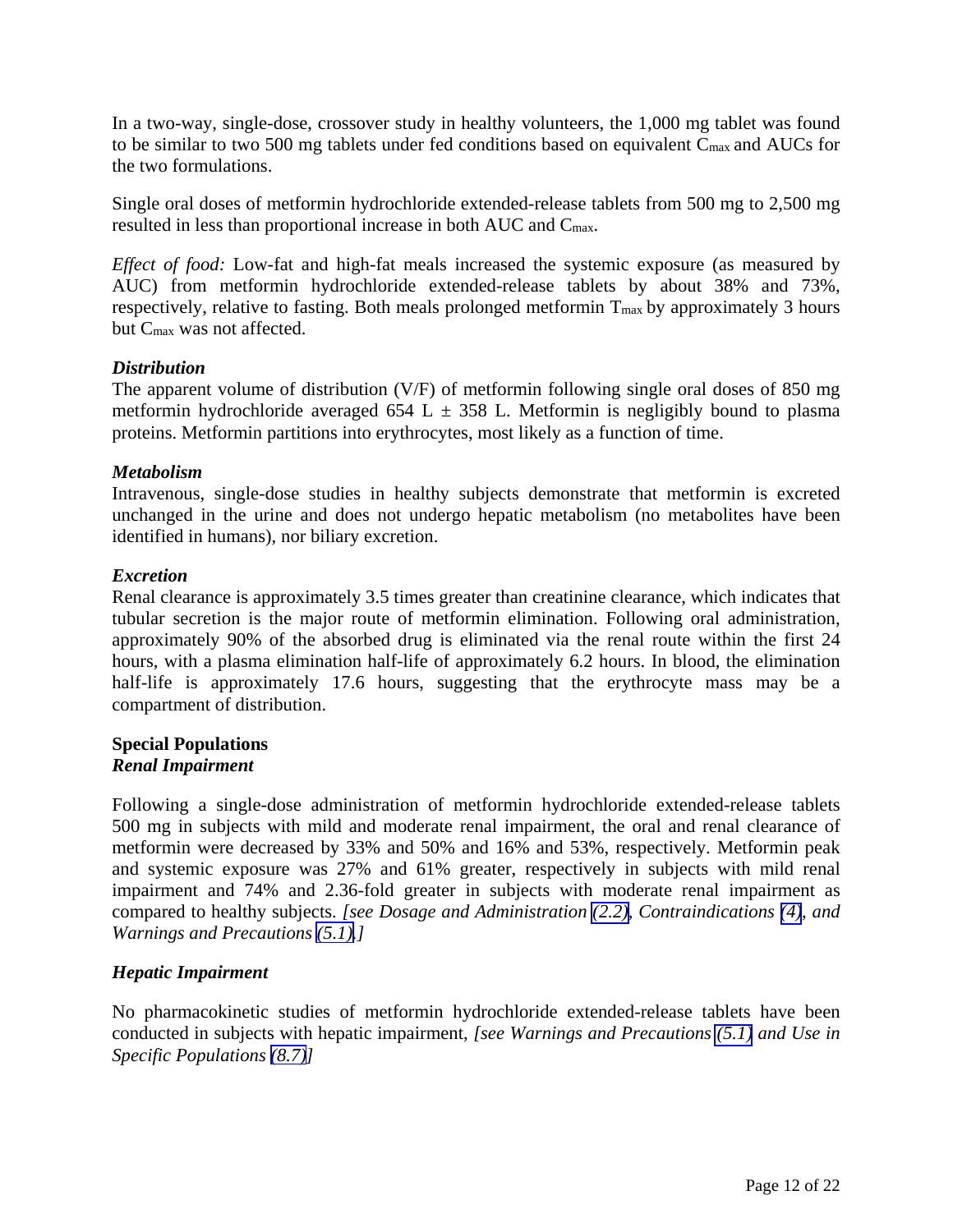## *Geriatrics*

Limited data from controlled pharmacokinetic studies of metformin hydrochloride in healthy elderly subjects suggest that total plasma clearance of metformin is decreased by 35%, the halflife is prolonged by 64% and Cmax is increased by 76%, compared to healthy young subjects. From these data, it appears that the change in metformin pharmacokinetics with aging is primarily accounted for by a change in renal function. *[see Dosage and Administration [\(2\)](#page-1-0) and Warnings and Precautions [\(5.1\).](#page-2-0)]* 

## *Gender*

In the pharmacokinetic studies in healthy volunteers, there were no important differences between male and female subjects with respect to metformin AUC and t<sub>1/2</sub>. However, C<sub>max</sub> for metformin was 40% higher in female subjects as compared to males. In controlled clinical studies in patients with type 2 diabetes, the antihyperglycemic effect of metformin HCl tablets was comparable in males and females. The gender differences for C<sub>max</sub> are unlikely to be clinically important.

## *Race*

A trend towards 10% higher metformin Cmax and AUC values for metformin are obtained in Asian subjects when compared to Caucasian, Hispanic and Black subjects. The differences between the Asian and Caucasian groups are unlikely to be clinically important. In controlled clinical studies of metformin hydrochloride in patients with type 2 diabetes, the antihyperglycemic effect was comparable in whites (n=249), blacks (n=51) and Hispanics  $(n=24)$ .

## *Pediatrics*

There are no available pharmacokinetic data with metformin hydrochloride extended-release tablets in pediatric patients.

## *Drug Interactions*

Specific pharmacokinetic drug interaction studies with metformin hydrochloride extendedrelease tablets have not been performed except for one with glyburide. However, such studies have been performed on metformin HCl tablets.

| Coadministered<br>Drug                            | Dose of<br>Coadministered | Dose of<br><b>Metformin</b> |                   | Geometric Mean Ratio (ratio with/<br>without coadministered drug) |
|---------------------------------------------------|---------------------------|-----------------------------|-------------------|-------------------------------------------------------------------|
|                                                   | Drug <sup>1</sup>         | hydrochloride <sup>1</sup>  |                   | No Effect= $1.00$                                                 |
|                                                   |                           |                             | $AUC^2$           | $\mathbf{C_{max}}$                                                |
| No dosing adjustments required for the following: |                           |                             |                   |                                                                   |
| Glyburide                                         | $5 \text{ mg}$            | $500 \text{ mg}^4$          | $0.98^{3}$        | $0.99^{3}$                                                        |
| Furosemide                                        | $40 \text{ mg}$           | 850 mg                      | 1.09 <sup>3</sup> | $1.22^{3}$                                                        |
| Nifedipine                                        | $10 \text{ mg}$           | 850 mg                      | 1.16              | 1.21                                                              |
| Propranolol                                       | $40 \text{ mg}$           | 850 mg                      | 0.90              | 0.94                                                              |

## **Table 3: Effect of Coadministered Drug on Plasma Metformin Systemic Exposure**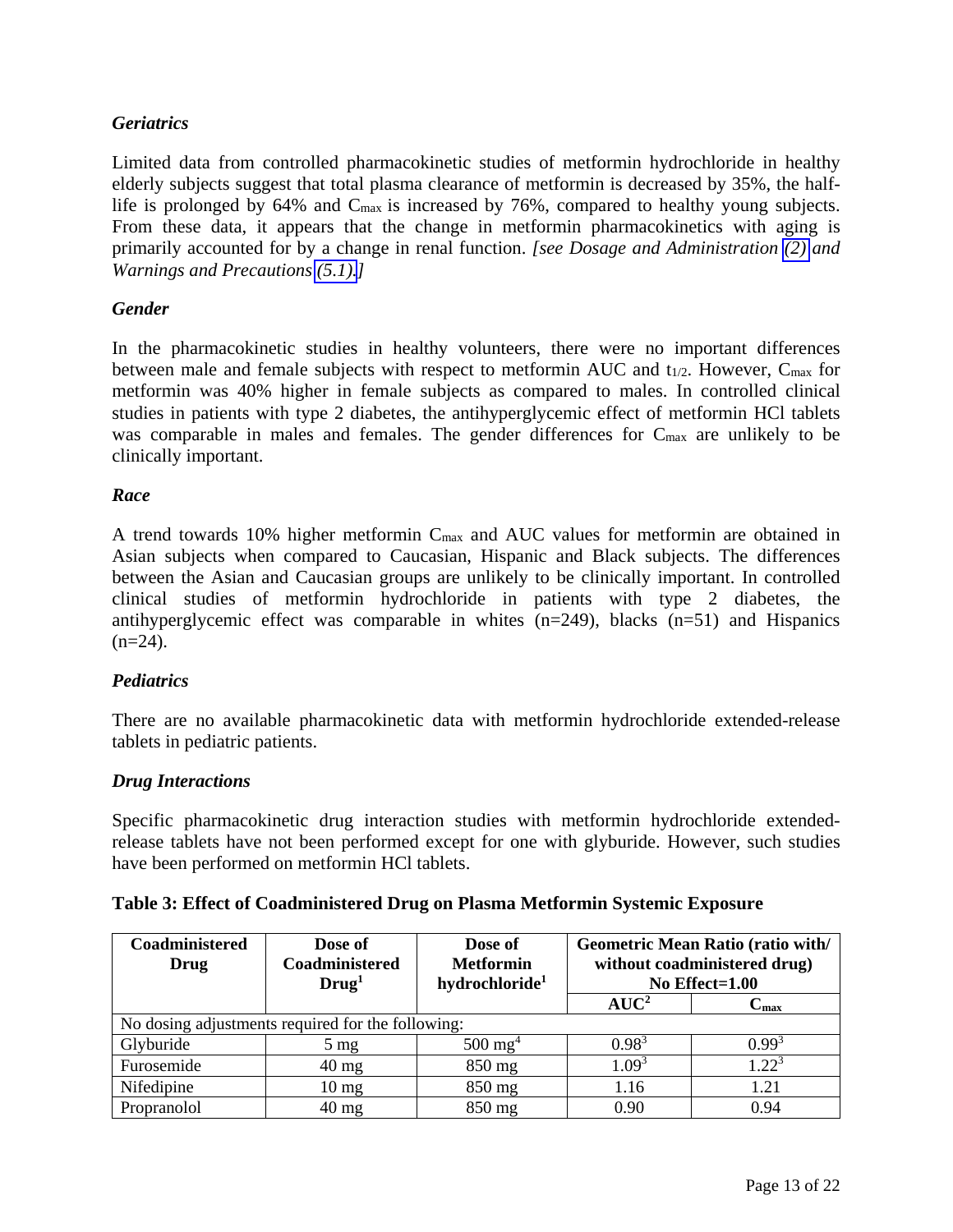<span id="page-13-0"></span>

| Ibuprofen                                                            | $400 \text{ mg}$                                                                               | $850 \text{ mg}$   | $1.05^3$   | $1.07^{3}$ |  |
|----------------------------------------------------------------------|------------------------------------------------------------------------------------------------|--------------------|------------|------------|--|
|                                                                      | Cationic drugs that are eliminated by renal tubular secretion may increase the accumulation of |                    |            |            |  |
|                                                                      | <b>metformin:</b> [see Warnings and Precautions $(5.1)$ and Drug Interactions $(7)$ ].         |                    |            |            |  |
| Cimetidine                                                           | $400 \text{ mg}$                                                                               | $850 \text{ mg}$   | 1.40       | 1.61       |  |
| Carbonic anhydrase inhibitors may cause metabolic acidosis:          |                                                                                                |                    |            |            |  |
| [see Warnings and Precautions $(5.1)$ and Drug Interactions $(7)$ ]. |                                                                                                |                    |            |            |  |
| Topiramate                                                           | $100 \text{ mg}^5$                                                                             | $500 \text{ mg}^5$ | $1.25^{5}$ | 117        |  |

1 All metformin hydrochloride and coadministered drugs were given as single doses.<br><sup>2</sup> AUC=AUC<sub>0</sub>−inf<br><sup>3</sup> Ratio of arithmetic means

<sup>4</sup> Metformin hydrochloride extended-release tablets 500 mg<br><sup>5</sup> At steady state with topiramate 100 mg every 12 hours and metformin 500 mg every 12 hours; AUC=AUC<sub>0-12h</sub>

#### **Table 4: Effect of Metformin on Coadministered Drug Systemic Exposure**

| Coadministered<br>Drug | Dose of<br>Coadministered<br>Drug <sup>1</sup>    | Dose of<br><b>Metformin</b><br>hydrochloride <sup>1</sup> | <b>Geometric Mean Ratio (ratio with/</b><br>without coadministered drug)<br>No effect= $1.00$ |                  |  |
|------------------------|---------------------------------------------------|-----------------------------------------------------------|-----------------------------------------------------------------------------------------------|------------------|--|
|                        |                                                   |                                                           | $AUC^2$                                                                                       | $C_{\text{max}}$ |  |
|                        | No dosing adjustments required for the following: |                                                           |                                                                                               |                  |  |
| Glyburide              | $5 \text{ mg}$                                    | $500 \text{ mg}^4$                                        | $0.78^{3}$                                                                                    | $0.63^{3}$       |  |
| Furosemide             | $40 \text{ mg}$                                   | $850$ mg                                                  | $0.87^{3}$                                                                                    | $0.69^{3}$       |  |
| Nifedipine             | $10 \text{ mg}$                                   | $850$ mg                                                  | 1.10 <sup>4</sup>                                                                             | 1.08             |  |
| Propranolol            | $40 \text{ mg}$                                   | $850$ mg                                                  | 1.01 <sup>4</sup>                                                                             | 0.94             |  |
| Ibuprofen              | $400 \text{ mg}$                                  | $850$ mg                                                  | $0.97^5$                                                                                      | $1.01^5$         |  |
| Cimetidine             | $400$ mg                                          | $850$ mg                                                  | $0.95^{4}$                                                                                    | 1.01             |  |

1.01 1 All metformin hydrochloride and coadministered drugs were given as single doses. 2 AUC=AUC0−inf unless otherwise noted

<sup>3</sup> Ratio of arithmetic means, p-value of difference  $< 0.05$ <br><sup>4</sup> AUC<sub>0-24 hr</sub> reported<br><sup>5</sup> Ratio of arithmetic means

## **13 NONCLINICAL TOXICOLOGY**

#### **13.1 Carcinogenesis, Mutagenesis, Impairment of Fertility**

Long-term carcinogenicity studies have been performed in Sprague Dawley rats at doses of 150 mg/kg/day, 300 mg/kg/day, and 450 mg/kg/day in males and 150 mg/kg/day, 450 mg/kg/day, 900 mg/kg/day, and 1,200 mg/kg/day in females. These doses are approximately 2, 4, and 8 times in males, and 3, 7, 12, and 16 times in females of the maximum recommended human daily dose of 2,000 mg based on body surface area comparisons. No evidence of carcinogenicity with metformin was found in either male or female rats. A carcinogenicity study was also performed in Tg.AC transgenic mice at doses up to 2,000 mg applied dermally. No evidence of carcinogenicity was observed in male or female mice.

Genotoxicity assessments in the Ames test, gene mutation test (mouse lymphoma cells), chromosomal aberrations test (human lymphocytes) and in vivo mouse micronucleus tests were negative. Fertility of male or female rats was not affected by metformin when administered at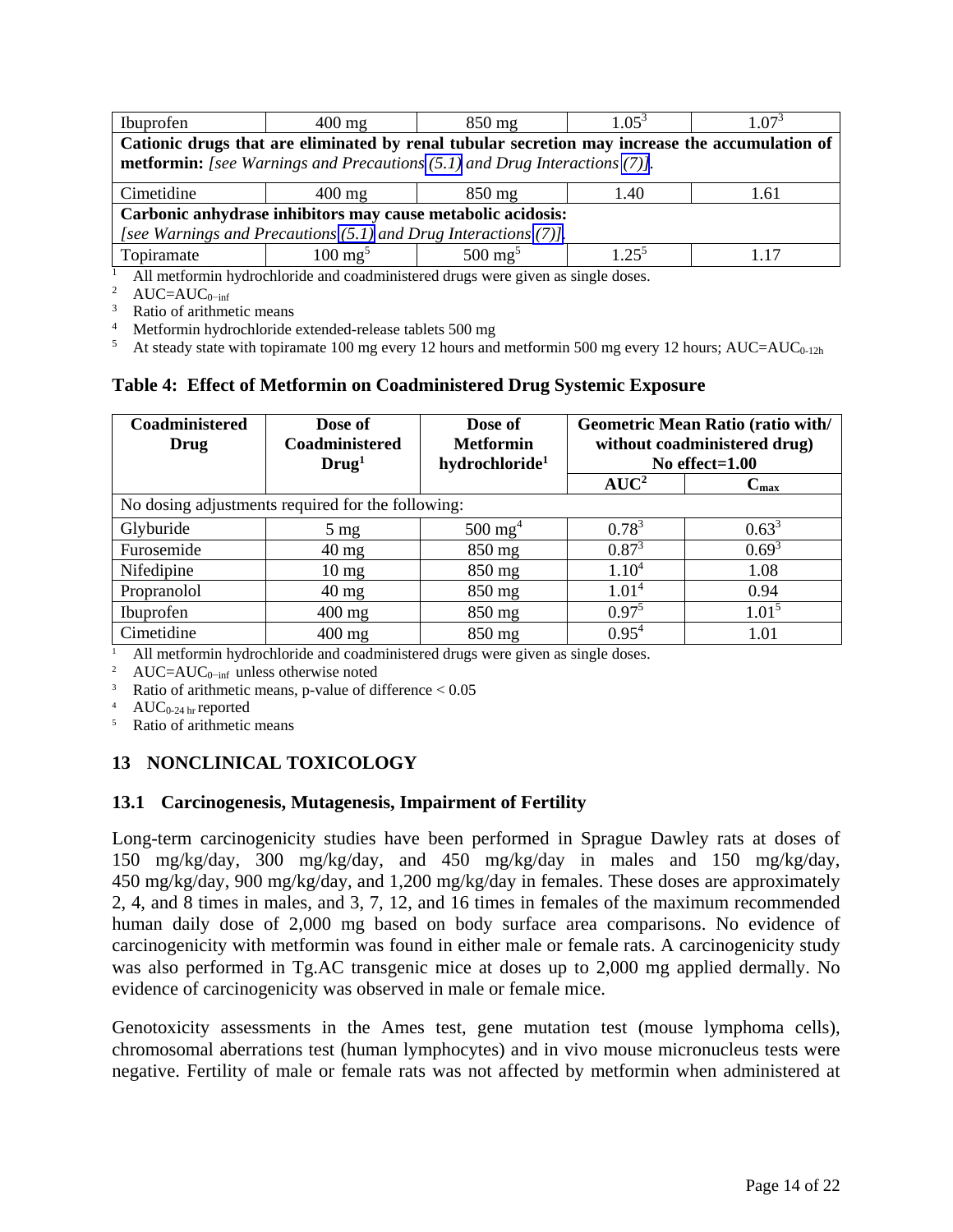<span id="page-14-0"></span>doses up to 600 mg/kg/day, which is approximately 3 times the maximum recommended human daily dose based on body surface area comparisons.

## **14 CLINICAL STUDIES**

In a multicenter, randomized, double-blind, active-controlled, dose-ranging, parallel group study conducted in patients type 2 diabetes mellitus, metformin hydrochloride extended-release tablets 1,500 mg once daily, metformin hydrochloride extended-release tablets 1,500 per day in divided doses (500 mg in the morning and 1,000 mg in the evening), and metformin hydrochloride extended-release tablets 2,000 mg once daily were compared to immediate-release metformin HCl tablets 1,500 mg per day in divided doses (500 mg in the morning and 1,000 mg in the evening). This study included patients (n=338) who were newly diagnosed with diabetes, patients treated only with diet and exercise, patients treated with a single antidiabetic medication (sulfonylureas, alpha-glucosidase inhibitors, thiazolidinediones, or meglitinides), and patients (n=368) receiving metformin HCl tablets up to 1,500 mg/day plus a sulfonylurea at a dose equal to or less than one-half the maximum dose. Patients who were enrolled on monotherapy or combination antidiabetic therapy underwent a 6-week washout. Patients randomized to metformin hydrochloride extended-release tablets began titration from 1,000 mg/day up to their assigned treatment dose over 3 weeks. Patients randomized to immediate-release metformin initiated 500 mg twice daily for 1 week followed by 500 mg with breakfast and 1,000 mg with dinner for the second week. The 3-week treatment period was followed by an additional 21-week period at the randomized dose. The results are presented in Table 5.

| Table 5: Mean Changes from Baseline in HbA1c and Fasting Plasma Glucose at Week 24 |
|------------------------------------------------------------------------------------|
| Comparing Metformin Hydrochloride Extended-Release Tablets versus Metformin HCl    |
| Tablets* in Patients with Type 2 Diabetes Mellitus                                 |

|                                                                                      | Metformin Hydrochloride Extended-Release Tablets |                |                       | <b>Metformin HCl</b>  |
|--------------------------------------------------------------------------------------|--------------------------------------------------|----------------|-----------------------|-----------------------|
|                                                                                      | $1,500$ mg                                       | $1,500$ mg     | $2,000$ mg            | <b>Tablets*</b> 1,500 |
|                                                                                      | Once                                             | in Divided     | <b>Once Daily</b>     | mg in Divided         |
|                                                                                      | <b>Daily</b>                                     | <b>Doses</b>   | $(n=172)$             | Doses $(n=174)$       |
|                                                                                      | $(n=178)$                                        | $(n=182)$      |                       |                       |
| HbA1c $(\%), N$                                                                      | 169                                              | 175            | 159                   | 170                   |
| <b>Baseline</b>                                                                      | 8.2                                              | 8.5            | 8.3                   | 8.7                   |
| Mean Change at Final<br>Visit                                                        | $-0.7$                                           | $-0.7$         | $-1.1$                | $-0.7$                |
| Mean Difference from<br>Metformin<br>HC <sub>1</sub><br>Tablets* (98.4% CI)          | $0(-0.3, 0.3)$                                   | $0(-0.3, 0.3)$ | $-0.4$ $(-0.7, -0.1)$ | N/A                   |
| Fasting<br><b>Plasma</b><br>Glucose (mg/dL), N                                       | 175                                              | 179            | 170                   | 172                   |
| <b>Baseline</b>                                                                      | 190                                              | 192.3          | 184                   | 197                   |
| Mean Change at Final<br>Visit                                                        | $-39$                                            | $-32$          | $-42$                 | $-32$                 |
| Mean Difference from<br>Metformin<br>HC <sub>1</sub><br>Tablets* $(95\% \text{ CI})$ | $-6(-15, 2)$                                     | $0(-8, 9)$     | $-10(-19,-1)$         | N/A                   |

\* Immediate-release metformin HCl tablets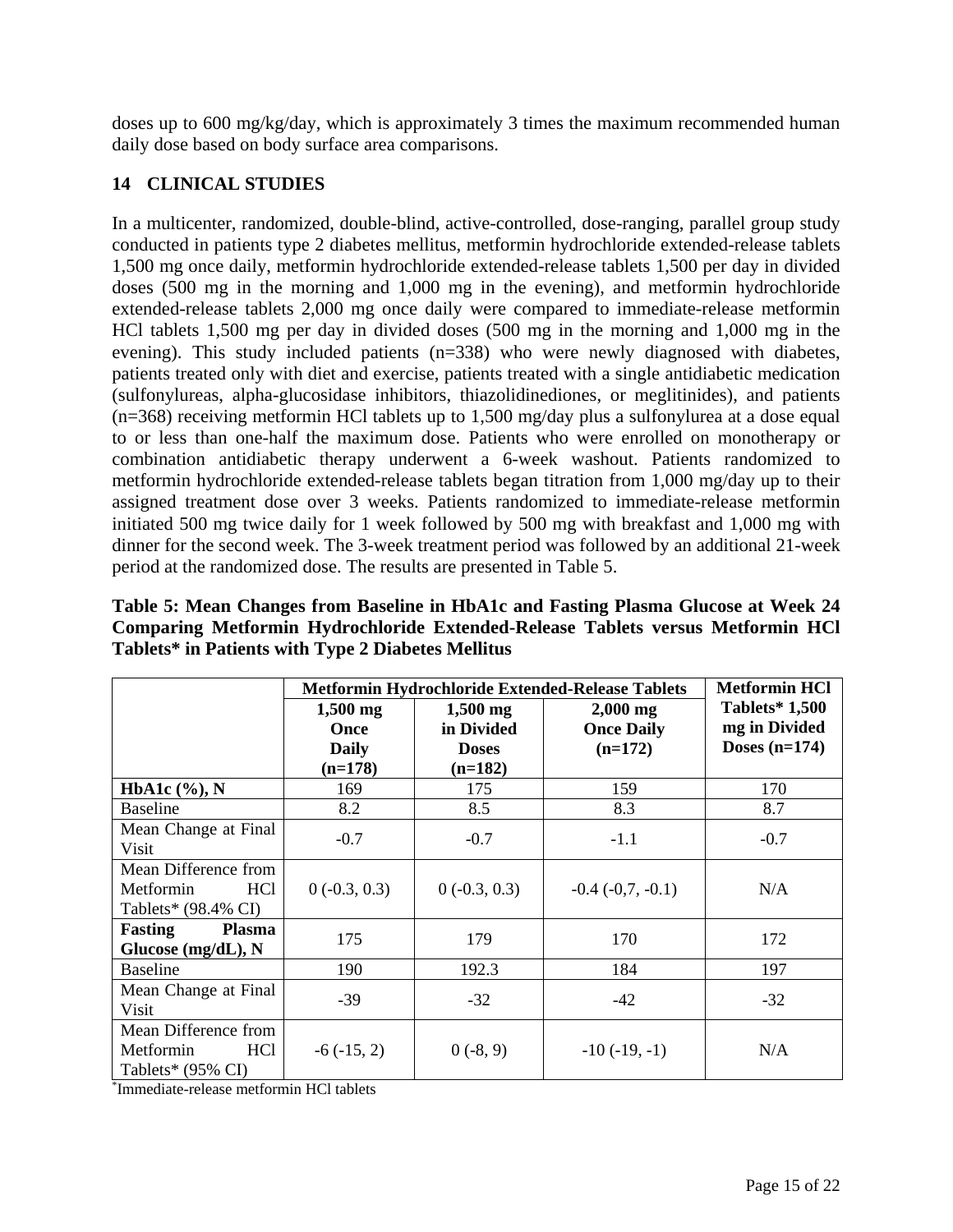Mean baseline body weight was 88.2 kg, 90.5 kg, 87.7 kg and 88.7 kg in the metformin hydrochloride extended-release tablets 1,500 mg once daily, metformin hydrochloride extendedrelease tablets 1,500 mg in divided doses, metformin hydrochloride extended-release tablets 2,000 mg once daily and metformin HCl tablets 1,500 mg in divided doses arms, respectively. Mean change in body weight from baseline to week 24 was -0.9 kg, -0.7 kg, -1.1 kg, and -0.9 kg in the metformin hydrochloride extended-release tablets 1,500 mg once daily, metformin hydrochloride extended-release tablets 1,500 mg in divided doses, metformin hydrochloride extended-release tablets 2,000 mg once daily and metformin HCl tablets 1,500 mg in divided doses arms, respectively.

A double-blind, randomized, placebo-controlled (glyburide add-on) multicenter study enrolled patients with type 2 diabetes mellitus who were newly diagnosed or treated with diet and exercise (n=144), or who were receiving monotherapy with metformin, sulfonylureas, alphaglucosidase inhibitors, thiazolidinediones, or meglitinides, or treated with combination therapy consisting of metformin hydrochloride/glyburide at doses up to  $1,000$  mg metformin + 10 mg glyburide per day (or equivalent doses of glipizide or glimepiride up to half the maximum therapeutic dose) (n=431). All patients were stabilized on glyburide for a 6-week run-in period, and then randomized to 1 of 4 treatments: placebo + glyburide (glyburide alone); metformin hydrochloride extended-release tablets 1,500 mg once a day + glyburide, metformin hydrochloride extended-release tablets 2,000 mg once a day + glyburide, or metformin hydrochloride extended-release tablets 1,000 mg twice a day + glyburide. A 3-week metformin hydrochloride extended-release tablets titration period was followed by a 21-week maintenance treatment period. Use of insulin and oral hypoglycemic agents other than the study drugs were prohibited. The results are presented in Table 6.

| Table 6: Mean Changes from Baseline in HbA1c and Fasting Plasma Glucose at Week 24 |
|------------------------------------------------------------------------------------|
| for the Metformin Hydrochloride Extended-Release Tablets + Glyburide Groups and    |
| Placebo+ Glyburide Treatment Group in Patients with Type 2 Diabetes Mellitus       |

|                                                                   | Metformin Hydrochloride Extended-Release Tablets + | Placebo +<br>Glyburide*                       |                                    |                  |
|-------------------------------------------------------------------|----------------------------------------------------|-----------------------------------------------|------------------------------------|------------------|
|                                                                   | $1,500$ mg<br>Once<br><b>Daily</b>                 | $1,000$ mg<br><b>Twice Daily</b><br>$(n=141)$ | $2,000$ mg<br><b>Once Daily</b>    |                  |
| HbA1c $(\%), N$                                                   | $(n=144)$<br>136                                   | 136                                           | $(n=146)$<br>144                   | $(n=144)$<br>141 |
| <b>Baseline</b>                                                   | 7.9                                                | 7.8                                           | 7.7                                | 8.1              |
| Mean Change at Final<br>Visit                                     | $-0.7$                                             | $-0.8$                                        | $-0.7$                             | $-0.1$           |
| Mean Difference from<br>Glyburide<br>Alone<br>$(95\% \text{ CI})$ | $-0.8^{\text{a}}$ ( $-1.0, -0.6$ )                 | $-0.9^{\mathrm{a}}(-1.1, -0.7)$               | $-0.8^{\text{a}}$ ( $-1.0, -0.6$ ) | N/A              |
| <b>Fasting</b><br><b>Plasma</b><br>Glucose (mg/dL), N             | 143                                                | 141                                           | 145                                | 144              |
| <b>Baseline</b>                                                   | 163                                                | 163                                           | 159                                | 164              |
| Mean Change at Final<br><b>Visit</b>                              | $-14$                                              | $-16$                                         | $-9$                               | 16               |
| Mean Difference from                                              | $-29.2^{\mathrm{a}}$ (-39, -20)                    | $-31.2^{\circ}$ (-41, -22)                    | $-24.9^{\circ}$ ( $-35, -15$ )     | N/A              |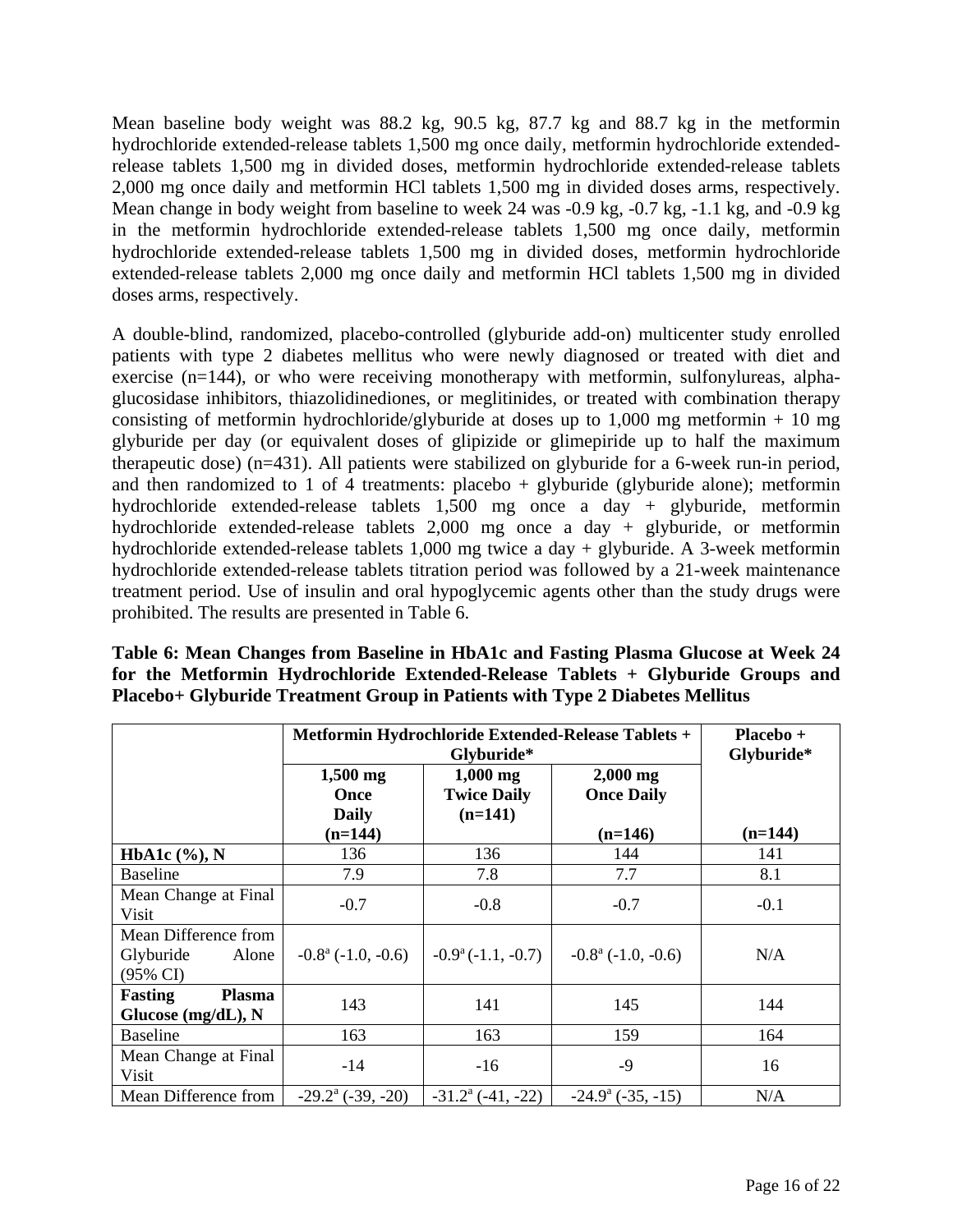<span id="page-16-0"></span>

| <u>v.</u>             | Alone |  |  |
|-----------------------|-------|--|--|
| $\sim$ $\sim$<br>50/2 |       |  |  |

\*Glyburide was administered as 10 mg at breakfast and 5 mg at dinner.

a p-value for pairwise comparison < 0.001

Mean baseline body weight was 89.4 kg, 103.7 kg, 102.9 kg and 95.6 kg in the metformin hydrochloride extended-release tablets 1,500 mg once daily, metformin hydrochloride extendedrelease tablets 1,500 mg in divided doses, metformin hydrochloride extended-release tablets 2,000 mg once daily and metformin HCl tablets 1,500 mg in divided doses arms, respectively. Mean change in body weight from baseline to week 24 was 0.3 kg, 0.1 kg, 0 kg, and 0.7 kg in the metformin hydrochloride extended-release tablets 1,500 mg once daily, metformin hydrochloride extended-release tablets 1,500 mg in divided doses, metformin hydrochloride extended-release tablets 2,000 mg once daily and metformin HCl tablets 1,500 mg in divided doses arms, respectively.

# **16 HOW SUPPLIED/STORAGE AND HANDLING**

Metformin hydrochloride extended-release tablets, USP are supplied as:

| $500$ mg           | Bottles of 100 with   NDC 27241-240-01 |                  | white to off-white, oval shaped,   |
|--------------------|----------------------------------------|------------------|------------------------------------|
|                    | child-resistant closure                |                  | beveled edged, biconvex, film-     |
|                    |                                        |                  | coated extended-release tablets    |
|                    |                                        |                  | imprinted with "MG1" in black ink  |
|                    |                                        |                  | on one side and plain on the other |
|                    |                                        |                  | side.                              |
| $1,000 \text{ mg}$ | Bottles of 90 with                     | NDC 27241-241-90 | white to off-white, oval shaped,   |
|                    | child-resistant closure                |                  | biconvex, film-coated extended-    |
|                    |                                        |                  | release tablets imprinted<br>with  |
|                    |                                        |                  | "MG2" in black ink on one side and |
|                    |                                        |                  | plain on the other side.           |

Store at 20 $^{\circ}$ C to 25 $^{\circ}$ C (68 $^{\circ}$ F to 77 $^{\circ}$ F); excursions permitted to 15 $^{\circ}$ C to 30 $^{\circ}$ C (59 $^{\circ}$ F to 86 $^{\circ}$  F) [see USP Controlled Room Temperature].

## **17 PATIENT COUNSELING INFORMATION**

Advise the patient to read the FDA-approved patient labeling [\(Patient Information\).](#page-18-0)

## *Lactic Acidosis:*

Explain the risks of lactic acidosis, its symptoms, and conditions that predispose to its development. Advise patients to discontinue metformin hydrochloride extended-release tablets immediately and to promptly notify their healthcare provider if unexplained hyperventilation, myalgias, malaise, unusual somnolence or other nonspecific symptoms occur. Counsel patients against excessive alcohol intake and inform patients about importance of regular testing of renal function while receiving metformin hydrochloride extended-release tablets. Instruct patients to inform their doctor that they are taking metformin hydrochloride extended-release tablets prior to any surgical or radiological procedure, as temporary discontinuation may be required *[see Warnings and Precautions [\(5.1\)\]](#page-2-0)*.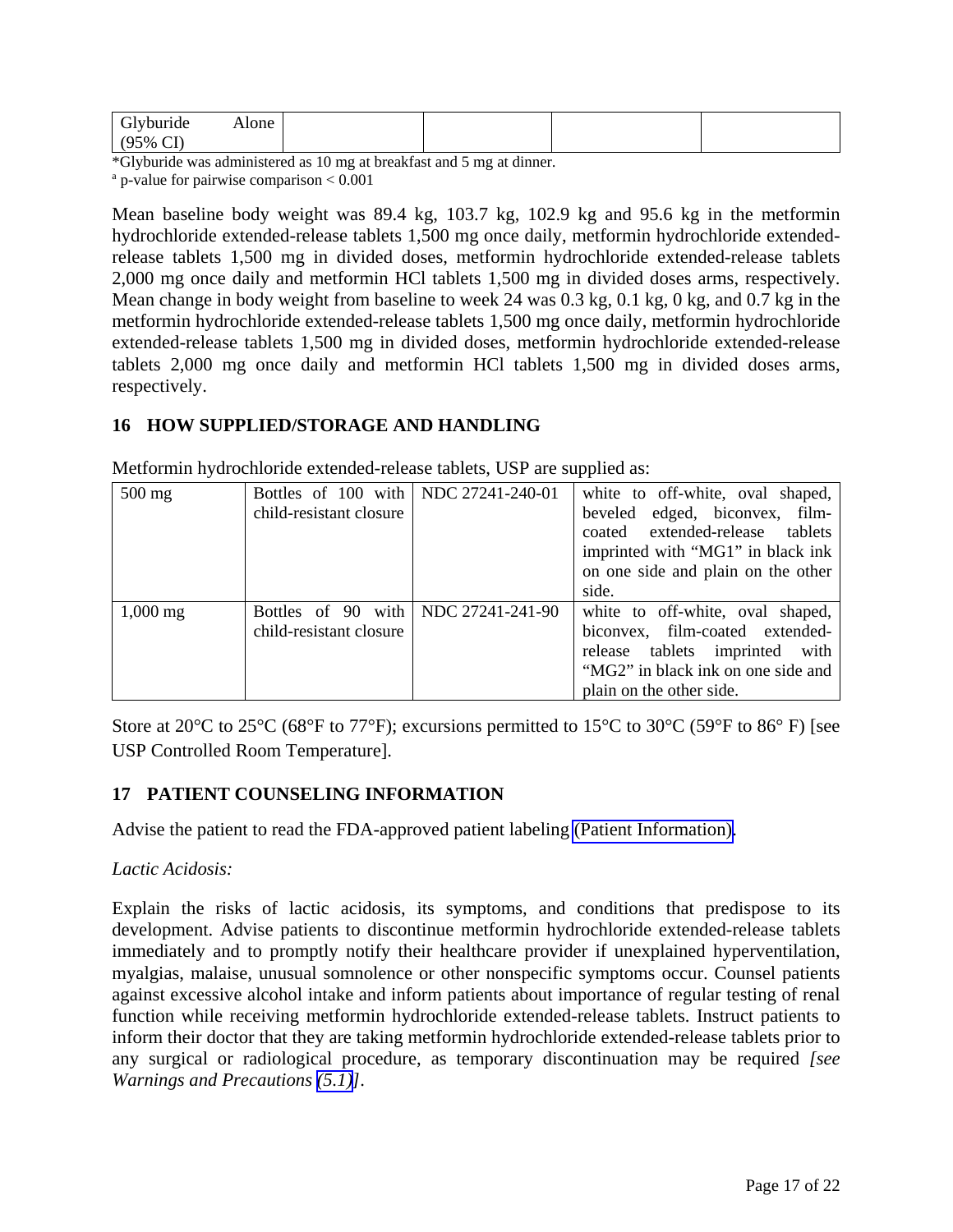## *Hypoglycemia*

Inform patients that hypoglycemia may occur when metformin hydrochloride extended-release tablets is coadministered with oral sulfonylureas and insulin. Explain to patients receiving concomitant therapy the risks of hypoglycemia, its symptoms and treatment, and conditions that predispose to its development *[see Warnings and Precautions [\(5.3\)\]](#page-5-0)*.

#### *Vitamin B12 Deficiency:*

Inform patients about importance of regular hematological parameters while receiving metformin hydrochloride extended-release tablets *[see Warnings and Precautions [\(5.2\)\]](#page-4-0)*.

#### *Females of Reproductive Age:*

Inform females that treatment with metformin hydrochloride extended-release tablets may result in ovulation in some premenopausal anovulatory women which may lead to unintended pregnancy *[see Use in Specific Populations [\(8.3\)\]](#page-8-0)*.

## *Administration Information:*

Inform patients that metformin hydrochloride extended-release tablets must be swallowed whole and not crushed, cut, or chewed, and that the inactive ingredients may occasionally be eliminated in the feces as a soft mass that may resemble the original tablet.

Marketed by:

**Ajanta Pharma USA Inc.**  Bridgewater, NJ 08807.

Made in India.

All other trademark names are the property of their respective owners.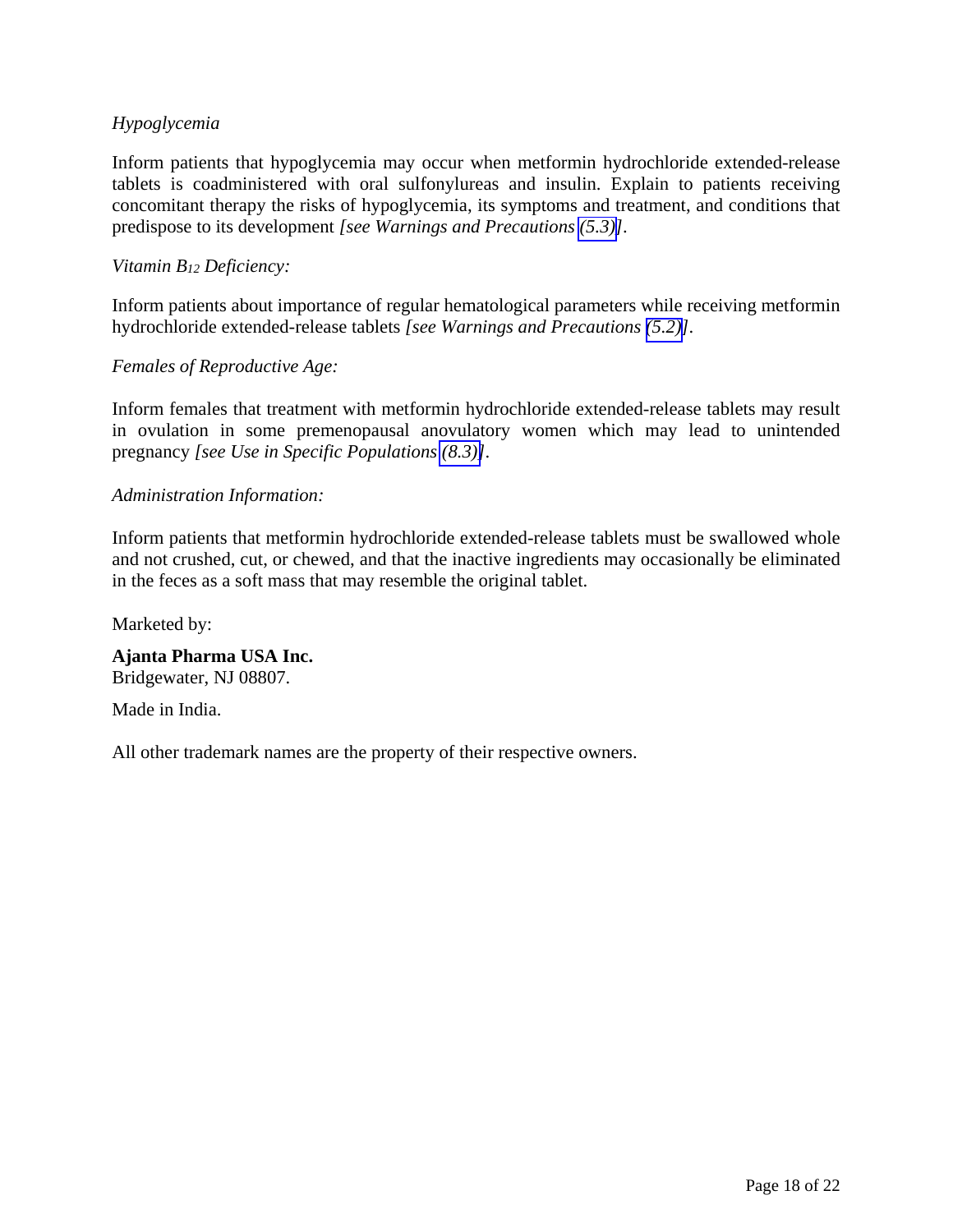#### <span id="page-18-0"></span>**PATIENT INFORMATION Metformin Hydrochloride (met for' min hye'' droe klor' ide) extended-release tablets, USP, for oral use**

**What is the most important information I should know about metformin hydrochloride extended-release tablets?** 

**Metformin hydrochloride extended-release tablets can cause serious side effects, including: Lactic acidosis. Metformin hydrochloride, the medicine in metformin hydrochloride extended-release tablets, can cause a rare, but serious side effect called lactic acidosis (a buildup of lactic acid in the blood) that can cause death. Lactic acidosis is a medical emergency and must be treated in the hospital.** 

**Stop taking metformin hydrochloride extended-release tablets and call your doctor right away if you get any of the following symptoms of lactic acidosis:** 

- 
- feel very weak and tired **have unusual sleepiness or sleep longer than** usual
- have unusual (not normal) muscle pain feel cold, especially in your arms and legs
- have trouble breathing <br>• feel dizzy or lightheaded
- have unexplained stomach or intestinal have a slow or irregular heartbeat problems with nausea and vomiting, or diarrhea

#### **You have a higher chance of getting lactic acidosis if you:**

- have severe kidney problems. See "**Do not take metformin hydrochloride extendedrelease tablets if you**"
- have liver problems.
- drink a lot of alcohol (very often or short-term "binge" drinking).
- get dehydrated (lose a large amount of body fluids). This can happen if you are sick with a fever, vomiting, or diarrhea. Dehydration can also happen when you sweat a lot with activity or exercise and do not drink enough fluids.
- have certain x-ray tests with injectable dyes or contrast agents.
- have surgery or other procedure for which you need to restrict the amount of food and liquid you eat and drink.
- have congestive heart failure.
- have a heart attack, severe infection, or stroke.
- are 65 years of age or older.

Tell your doctor if you have any of the problems in the list above.

Tell your doctor that you are taking metformin hydrochloride extended-release tablets before you have surgery or x-ray tests. Your doctor may need to stop metformin hydrochloride extendedrelease tablets for a while if you have surgery or certain x-ray tests.

Metformin hydrochloride extended-release tablets can have other serious side effects. See **"What are the possible side effects of metformin hydrochloride extended-release tablets?".**

#### **What are metformin hydrochloride extended-release tablets?**

- Metformin hydrochloride extended-release tablets are a prescription medicine that contains metformin hydrochloride. Metformin hydrochloride extended-release tablets are used with diet and exercise to help control high blood sugar (hyperglycemia) in adults with type 2 diabetes.
	-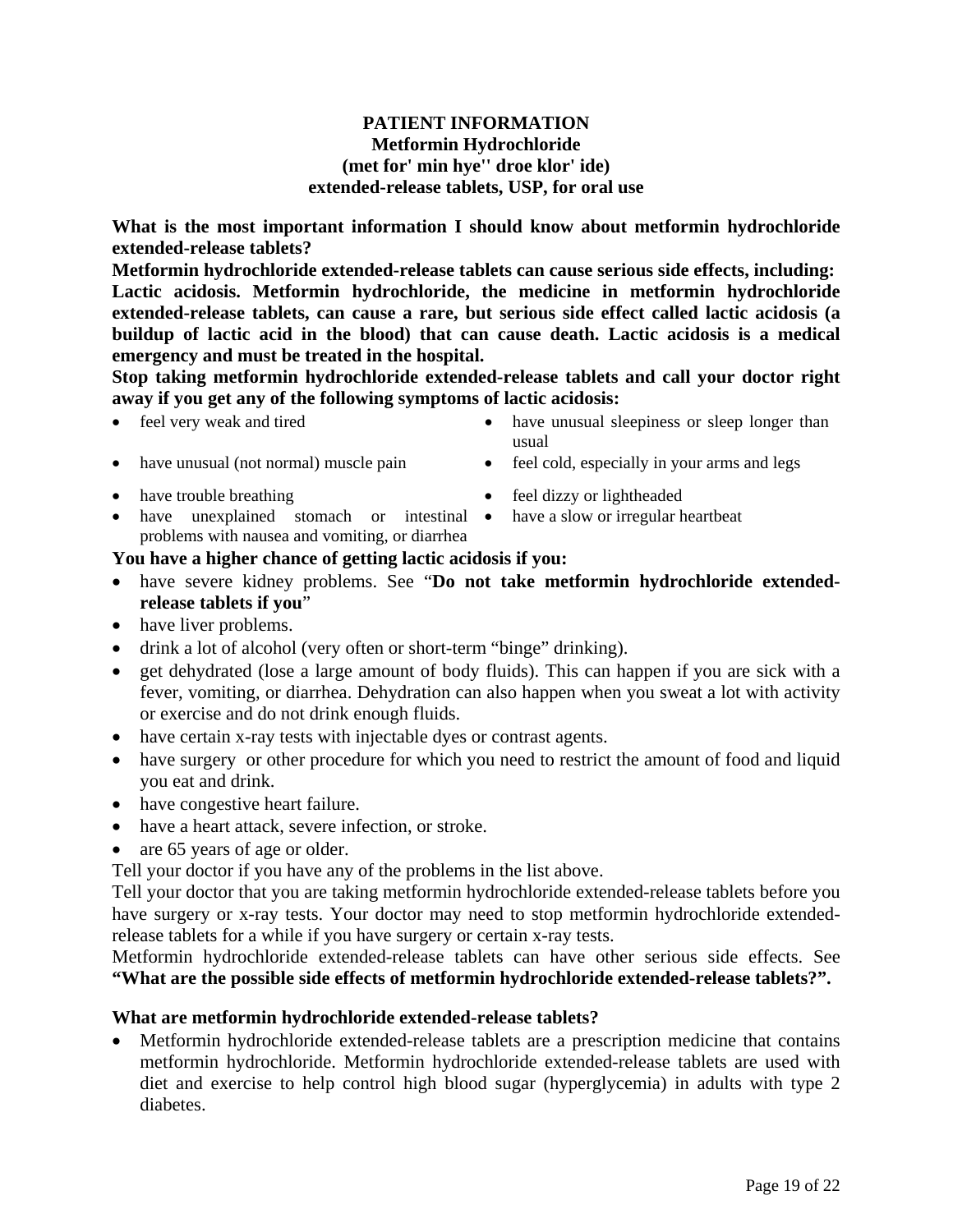It is not known if metformin hydrochloride extended-release tablets are safe and effective in children.

#### **Do not take metformin hydrochloride extended-release tablets if you:**

- have severe kidney problems.
- are allergic to metformin hydrochloride or any of the ingredients in metformin hydrochloride extended-release tablets. See the end of this Patient Information leaflet for a complete list of ingredients in metformin hydrochloride extended-release tablets.
- have a condition called metabolic acidosis, including diabetic ketoacidosis (high levels of certain acids called "ketones" in your blood or urine).

#### **Before taking metformin hydrochloride extended-release tablets tell your doctor about all of your medical conditions, including if you:**

- have a history or risk for diabetic ketoacidosis. See "**Do not take metformin hydrochloride extended-release tablets if you:**".
- have kidney problems.
- have liver problems.
- have heart problems, including congestive heart failure.
- are 65 years of age or older.
- drink alcohol very often, or drink a lot of alcohol in short-term "binge" drinking.
- are taking insulin or a sulfonylurea medicine.
- are pregnant or plan to become pregnant. It is not known if metformin hydrochloride extended-release tablets can harm your unborn baby. If you are pregnant, talk with your doctor about the best way to control your blood sugar while you are pregnant.
- are a woman who has not gone through menopause (premenopausal) who does not have periods regularly or at all. Metformin hydrochloride extended-release tablets can cause the release of an egg from an ovary in a woman (ovulation). This can increase your chance of getting pregnant.
- are breastfeeding or plan to breastfeed. Metformin can pass into your breast milk. Talk with your doctor about the best way to feed your baby while you take metformin hydrochloride extended-release tablets.

**Tell your doctor about all the medicines you take,** including prescription and over-the-counter medicines, vitamins, and herbal supplements. Know the medicines you take. Keep a list of them to show your doctor and pharmacist. Talk to your doctor before you start any new medicine.

Metformin hydrochloride extended-release tablets may affect the way other medicines work, and other medicines may affect how metformin hydrochloride extended-release tablets works.

#### **How should I take metformin hydrochloride extended-release tablets?**

- Take metformin hydrochloride extended-release tablets exactly as your doctor tells you.
- Metformin hydrochloride extended-release tablets should be taken 1 time each day with your evening meal to help decrease an upset stomach.
- Swallow metformin hydrochloride extended-release tablets whole. Do not crush, cut, or chew the tablets.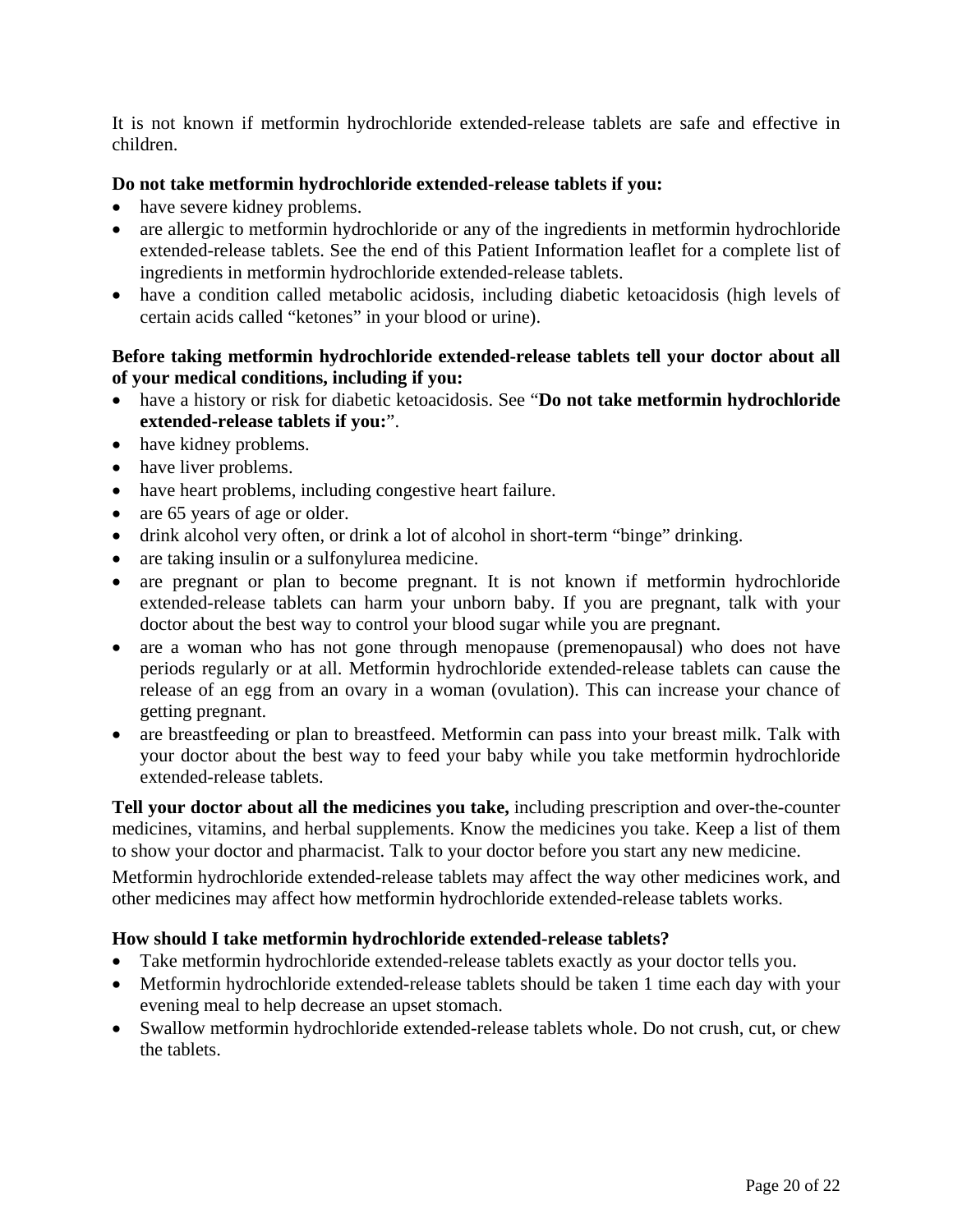- You may sometimes pass a soft mass in your stools (bowel movement) that looks like metformin hydrochloride extended-release tablets. This is normal and will not affect the way metformin hydrochloride extended-release tablets works.
- When your body is under some types of stress, such as fever, trauma (such as a car accident), infection, or surgery, the amount of diabetes medicine that you need may change. Tell your doctor right away if you have any of these problems.
- Your doctor should do blood tests to check how well your kidneys are working before and during your treatment with metformin hydrochloride extended-release tablets.
- Your doctor will check your diabetes with regular blood tests, including your blood sugar levels and your hemoglobin A1C.
- Low blood sugar (hypoglycemia) can happen more often when metformin hydrochloride extended-release tablets are taken with certain other diabetes medicines. Talk to your doctor about how to prevent, recognize, and manage low blood sugar. See **"What are the possible side effects of metformin hydrochloride extended-release tablets?".**
- Check your blood sugar as your doctor tells you to.
- Stay on your prescribed diet and exercise program while taking metformin hydrochloride extended-release tablets.
- If you miss a dose of metformin hydrochloride extended-release tablets, take your next dose at the normal schedule. Do not take 2 doses of metformin hydrochloride extended-release tablets on the same day.
- If you take too much metformin hydrochloride extended-release tablets, call your doctor or go to the nearest hospital emergency room right away.

## **What should I avoid while taking metformin hydrochloride extended-release tablets?**

Do not drink a lot of alcoholic drinks while taking metformin hydrochloride extended-release tablets. This means you should not binge drink for short periods, and you should not drink a lot of alcohol on a regular basis. Alcohol can increase the chance of getting lactic acidosis.

#### **What are the possible side effects of metformin hydrochloride extended-release tablets? Metformin hydrochloride extended-release tablets can cause serious side effects, including:**

- See **"What is the most important information I should know about metformin hydrochloride extended-release tablets?".**
- Low vitamin B<sub>12</sub> (vitamin B<sub>12</sub> deficiency). Using metformin hydrochloride extended-release tablets may cause a decrease in the amount of vitamin  $B_{12}$  in your blood, especially if you have had low vitamin B<sub>12</sub> levels before. Your doctor may do blood tests to check your vitamin B12 levels.
- **Low blood sugar (hypoglycemia). Low blood sugar is a serious, but common, side effect of metformin hydrochloride extended-release tablets.** If you take metformin hydrochloride extended-release tablets with another medicine that can cause low blood sugar, such as a sulfonylureas or insulin, you have a higher risk of getting low blood sugar. The dose of your sulfonylurea medicine or insulin may need to be lowered while you take metformin hydrochloride extended-release tablets. Signs and symptoms of low blood sugar may include:

| 0 headache   | o hunger         | o dizziness |
|--------------|------------------|-------------|
| o drowsiness | o fast heartbeat | o sweating  |